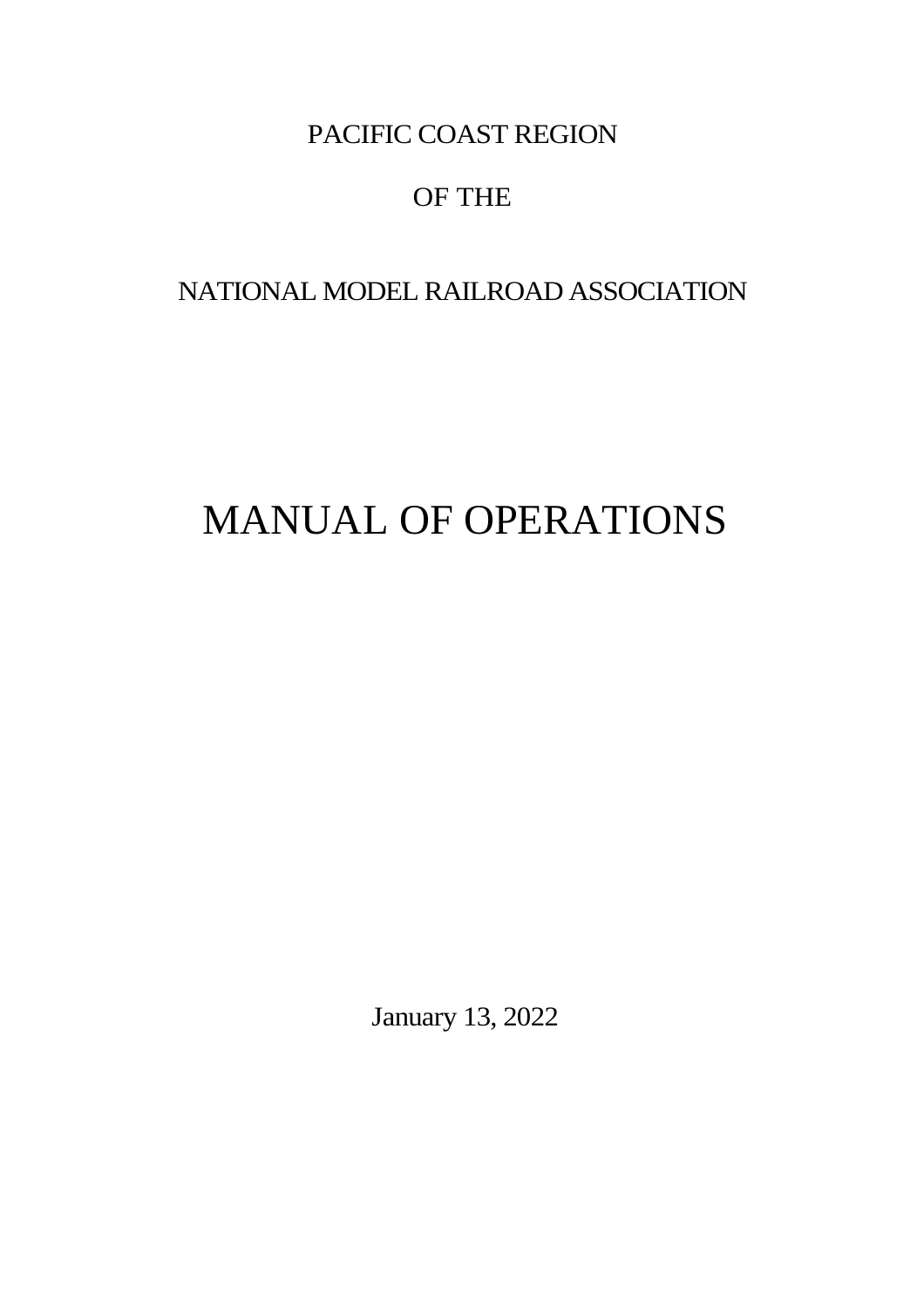# PACIFIC COAST REGION<br>NATIONAL MODEL RAILROAD ASSOCIATION

# MANUAL OF OPERATIONS TABLE OF CONTENTS

| 4.B. |  |  |  |  |
|------|--|--|--|--|
|      |  |  |  |  |
|      |  |  |  |  |
|      |  |  |  |  |
|      |  |  |  |  |
|      |  |  |  |  |
| 6.A. |  |  |  |  |
| 6.B. |  |  |  |  |
| 6.C. |  |  |  |  |
| 6.D. |  |  |  |  |
| 6.E. |  |  |  |  |
| 6.F. |  |  |  |  |
| 6.G. |  |  |  |  |
|      |  |  |  |  |
|      |  |  |  |  |
|      |  |  |  |  |
| 7.B. |  |  |  |  |
|      |  |  |  |  |
| 7.D. |  |  |  |  |
|      |  |  |  |  |
|      |  |  |  |  |

January 13, 2022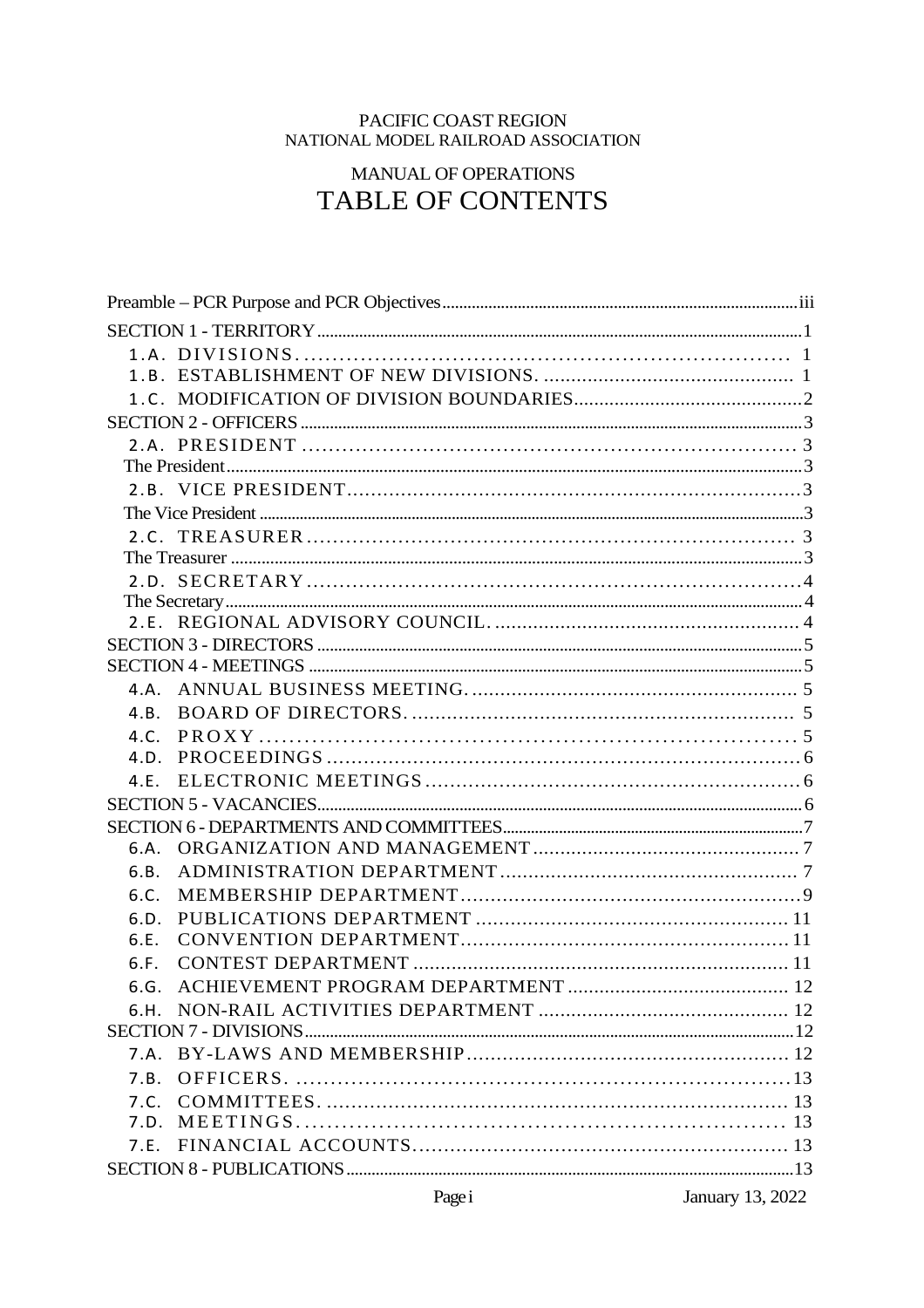# OF THE NATIONAL MODEL RAILROAD ASSOCIATION

# MANUAL OF OPERATIONS

# TABLE OF CONTENTS Continued

| $\mathsf{R}$ $\mathsf{A}$ |                                                |  |  |
|---------------------------|------------------------------------------------|--|--|
| 8.8                       |                                                |  |  |
|                           |                                                |  |  |
|                           |                                                |  |  |
| 9.A                       |                                                |  |  |
| 9.8.                      |                                                |  |  |
| 9.C.                      |                                                |  |  |
| 9. D.                     |                                                |  |  |
| 9.F.                      |                                                |  |  |
|                           |                                                |  |  |
|                           |                                                |  |  |
|                           |                                                |  |  |
|                           |                                                |  |  |
|                           |                                                |  |  |
|                           |                                                |  |  |
|                           |                                                |  |  |
|                           |                                                |  |  |
|                           |                                                |  |  |
|                           |                                                |  |  |
|                           |                                                |  |  |
|                           | 13.A. ELECTION OF PRESIDENT AND VICE-PRESIDENT |  |  |
| 13.R.                     |                                                |  |  |
| 13.C.                     |                                                |  |  |
|                           |                                                |  |  |
|                           |                                                |  |  |
|                           |                                                |  |  |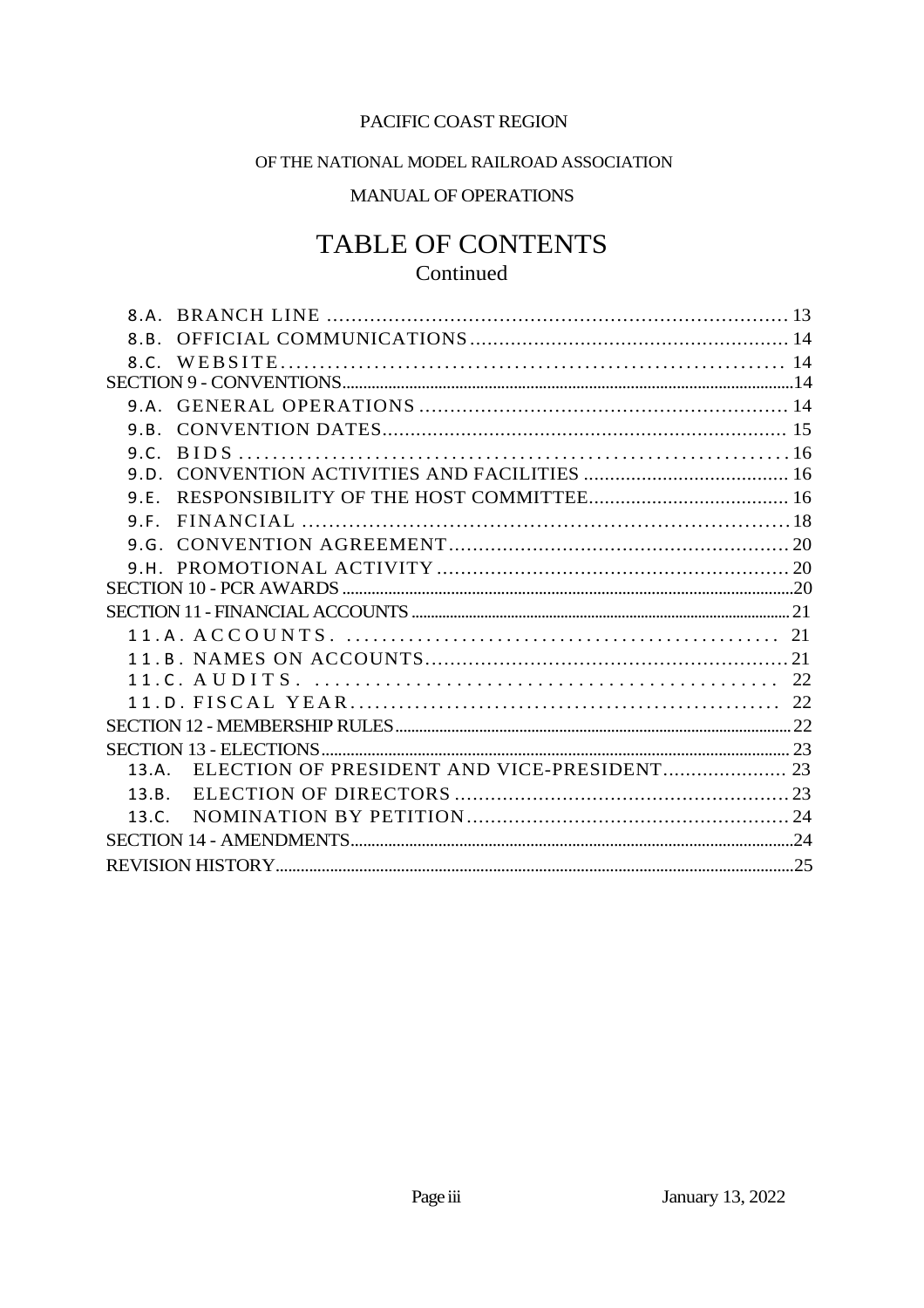#### OF THE NATIONAL MODEL RAILROAD ASSOCIATION

# MANUAL OF OPERATIONS

# PREAMBLE

# PCR Purpose

*Within the context of the general purposes of PCR as a non-profit educational and scientific corporation there is a member-oriented purpose which is...*

To provide model railroading activities and support that is locally focused and personal so all members of the Pacific Coast Region have the opportunity to fully benefit from their NMRA membership.

# PCR Objectives

- 1. Support the Divisions in holding regular local meetings (at least quarterly) and other activities that are pertinent to the model railroading interests of members in their area.
- 2. Provide regular (at least quarterly) communications with members that inform them about activities and events, explain programs, add to their model and prototype railroading knowledge, and report on members accomplishments.
- 3. Provide a range of activities at the PCR Annual Conventions to promote fellowship, share common interests within the hobby, add to the members' model and prototype railroading skills and knowledge and recognize accomplishments.
- 4. Provide regional support and administration of NMRA programs such as the achievement program, contests, member aid, and national conventions and conduct educational programs within our area.
- 5. Encourage and serve as sponsor for historical and technical research projects and events.
- 6. Operate the Region in a fiscally sound manner with opportunities for input and participation by members.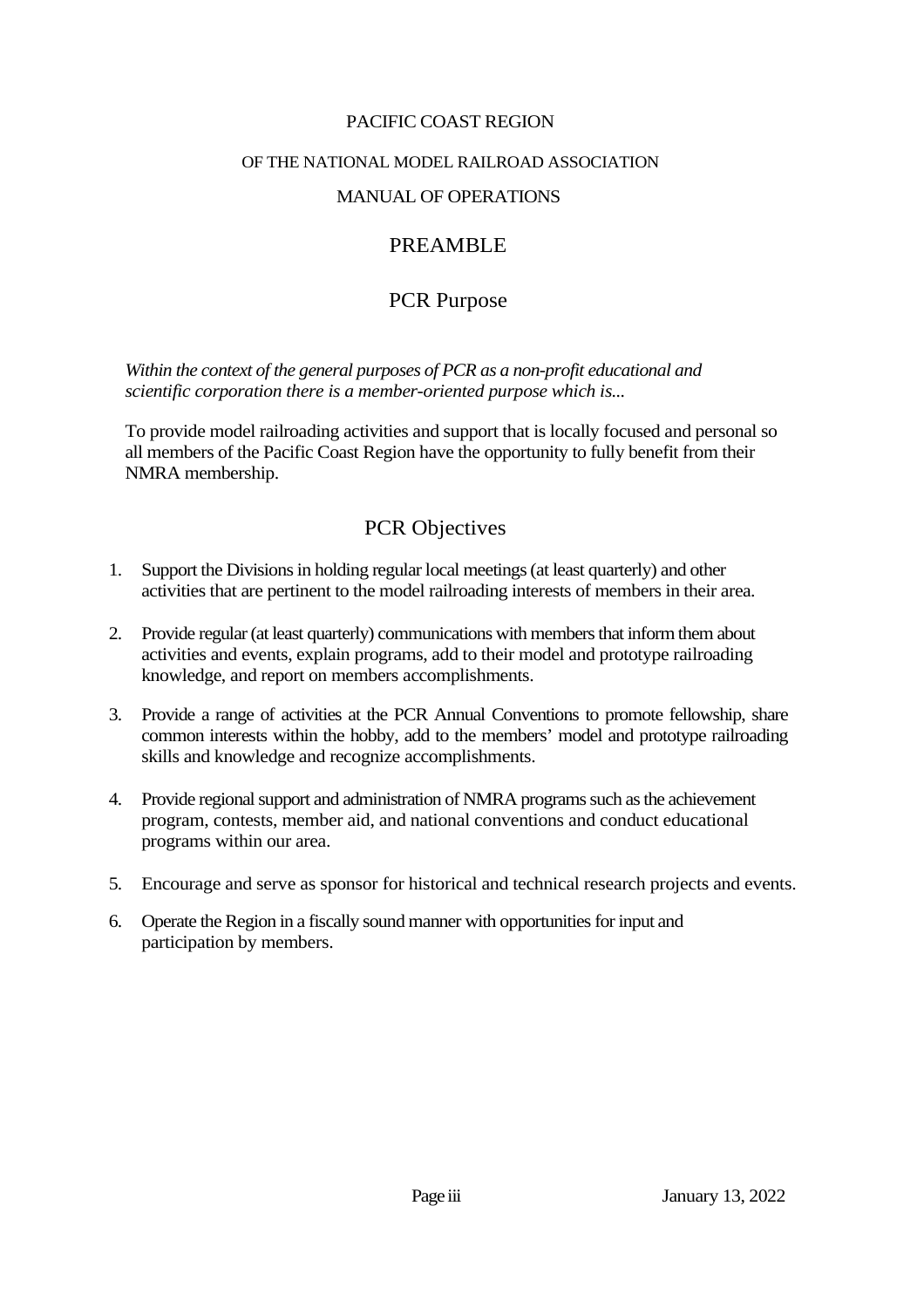#### OF THE NATIONAL MODEL RAILROAD ASSOCIATION

#### MANUAL OF OPERATIONS

#### **SECTION 1 - TERRITORY**

#### 1.A. DIVISIONS.

The territory of PCR as set forth in the By-Laws is divided into Divisions under the control of the Board of Directors. The Divisions now established are:

- 1.A.1 Division 3 DAYLIGHT. Fresno, Kern, Kings, Madera, Mariposa, Merced, Tulare, San Luis Obispo, and Santa Barbara Counties in California
- 1.A.2 Division 4 COAST. Alameda, Contra Costa, Monterey, San Benito, San Francisco, San Mateo, Santa Clara, and Santa Cruz Counties in California and all of the area of the State of Hawaii..
- 1.A.3 Division 5 SIERRA. Amador, Alpine, Butte, Calaveras, Colusa, El Dorado, Glenn, Lassen, Modoc, Nevada, Placer, Plumas, Sacramento, San Joaquin, Shasta, Sierra, Siskiyou, Stanislaus, Sutter, Tehama, Trinity, Tuolumne, Yolo, and Yuba Counties in California and all of the Counties of Nevada except Clark, Esmeralda, Lincoln, and Nye.
- 1.A.4 Division 7 REDWOOD EMPIRE. Del Norte, Humboldt, Lake, Marin, Mendocino, Napa, Solano and Sonoma Counties in California.
- 1 . B. ESTABLISHMENT OF NEW DIVISIONS.
- 1.B.1 Any group of members of PCR in a logical geographical area following established county lines may petition the Board of Directors to create a new Division.
- 1.B.2 The petition must be submitted in writing to the PCR Secretary at least ninety (90) days prior to the date of the Board of Directors meeting, with copies of the petition submitted to the PCR President, Vice-President, and the Chairperson of the By-Laws and Manual Committee, and must include:
- 1.B.2.a. Name of proposed Division.
- 1.B.2.b. Description of geographical boundaries of the proposed Division.
- 1.B.2.c. Policy as to Division meetings; to include frequency, possible sites, and description of meetings.
- 1.B.2.d. Names, addresses and signatures of at least thirty-five (35) current PCR members who will be members of the proposed Division.
- 1.B.2.e. A statement describing how the new Division will increase the effectiveness of PCR.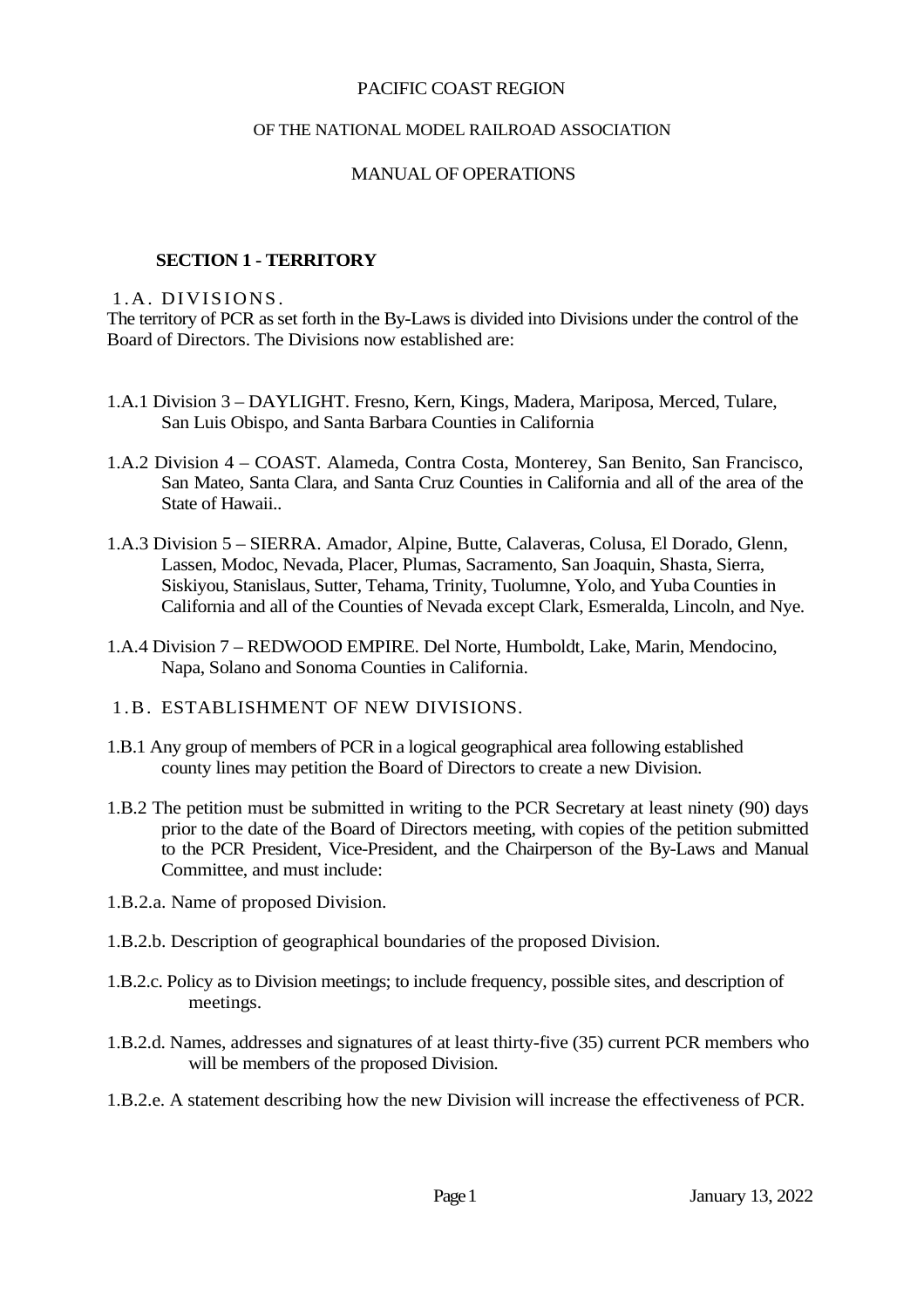#### OF THE NATIONAL MODEL RAILROAD ASSOCIATION

#### MANUAL OF OPERATIONS

- 1.B.2.f. A set of By-Laws for the proposed Division which will be reviewed, amended if necessary, and approved by the By-Laws and Manual Committee within ninety (90) days prior to approval of the request for a new Division by the Board of Directors.
- 1.B.3 The Board of Directors, upon finding that there are sufficient members in the area with an active interest to operate a Division program to increase the effectiveness of PCR, shall create such a Division and amend this Section of the Manual of Operations to conform.
- 1.B.4 The proposed Division must elect a Superintendent, Chief Clerk, Paymaster, and Director in accordance with its approved By-Laws within one hundred and eighty (180) days from the date of approval for the new Division by the Board of Directors, or before the next regularly scheduled meeting of the Board of Directors, whichever occurs first. The term of office for the Director shall coincide with the terms of office for the current Division Directors.
- 1.C. MODIFICATION OF DIVISION BOUNDARIES.
- 1.C.1 Any group of members of PCR in a logical geographical area following established county lines may petition the Board of Directors to modify the boundaries of existing adiacent Divisions.
- 1.C.2 The petition must be submitted in writing to the PCR Secretary at least ninety (90) days prior to the date of the Board of Directors meeting, with copies of the petition submitted to the PCR President, Vice-President, and Chairperson of the By-Laws and Manual Committee, and must include:
- 1.C.2.a. Description of the new geographical boundaries.
- 1.C.2.b. Names, addresses and signatures of the lesser of 24 members or 25% of the current PCR members who are located in the area affected by the changed boundaries.
- 1.C.2.c. A statement describing how the modification of Division boundaries would continue viable Divisions.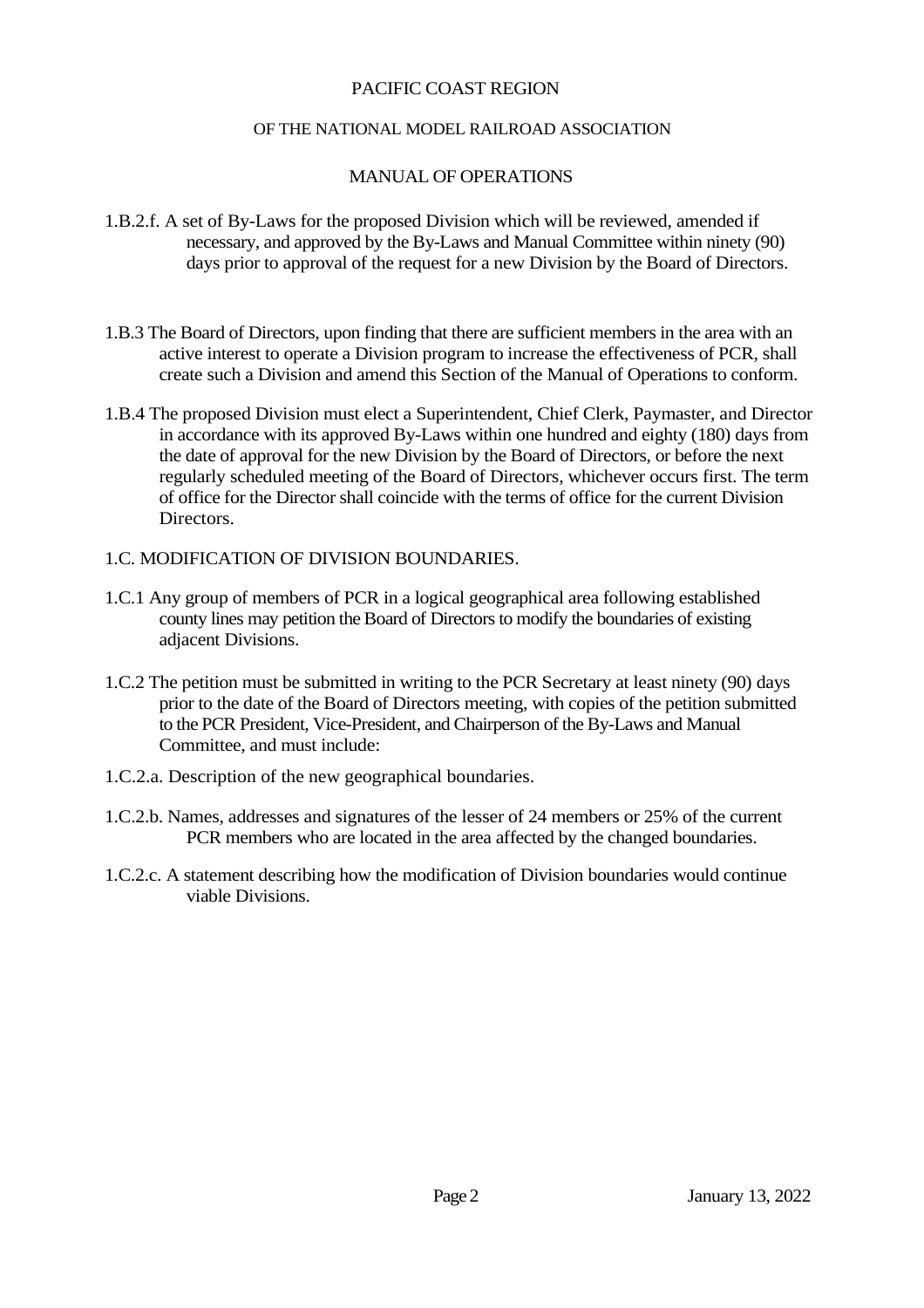#### OF THE NATIONAL MODEL RAILROAD ASSOCIATION

#### MANUAL OF OPERATIONS

1.C.3 The Board of Directors, upon finding that there are sufficient members in the area with an active interest to continue viable divisions, shall make such boundary changes, and amend this Section of the Manual of Operations to conform.

#### **SECTION 2 - OFFICERS**

#### 2.A. PRESIDENT

The President, as chief executive officer of the Corporation, shall conduct all meetings of the Board of Directors and the membership, appoint members to positions as provided in this Manual of Operations, execute all documents authorized by the Board of Directors, and manage the general business of the Corporation to fulfill the objectives of this organization. See Section 2.F below regarding the President's responsibilities with the Regional Advisory Council of NMRA.

#### 2 . B . VICE PRESIDENT

The Vice President shall assume the duties of the President in the President's absence and assist the President in carrying out the duties of that office. In the event of death or resignation of the President, the Vice-President shall issue the notice for the Board of Directors meeting for the purpose of filling the vacancy in accordance with Section 5 of this Manual and shall assume the duties of President until such vacancy is filled. See Section 2.F below regarding the Vice-President's responsibilities with the Regional Advisory Council of NMRA.

#### 2 . C . T R E A S U R E R

The Treasurer shall have custody of all funds of the Corporation; and shall be bonded in the amount determined by the Board of Directors. The Treasurer shall receive payment of the allocation of dues and other fees from the NMRA. The Treasurer shall maintain a current and accurate set of accounting records, and these shall be open to inspection by any Director or elected official of the Corporation. The Treasurer shall execute such documents on behalf of the Corporation and pay all bills and disburse funds in accordance with the annual budget. The Treasurer shall provide current and accurate information to the Budget and Finance Committee so it may establish a budget to operate the Corporation. The Treasurer shall inform the President when actual cash flow is inconsistent with the budget. The Treasurer shall prepare semi-annually a financial summary for presentation to the Board of Directors.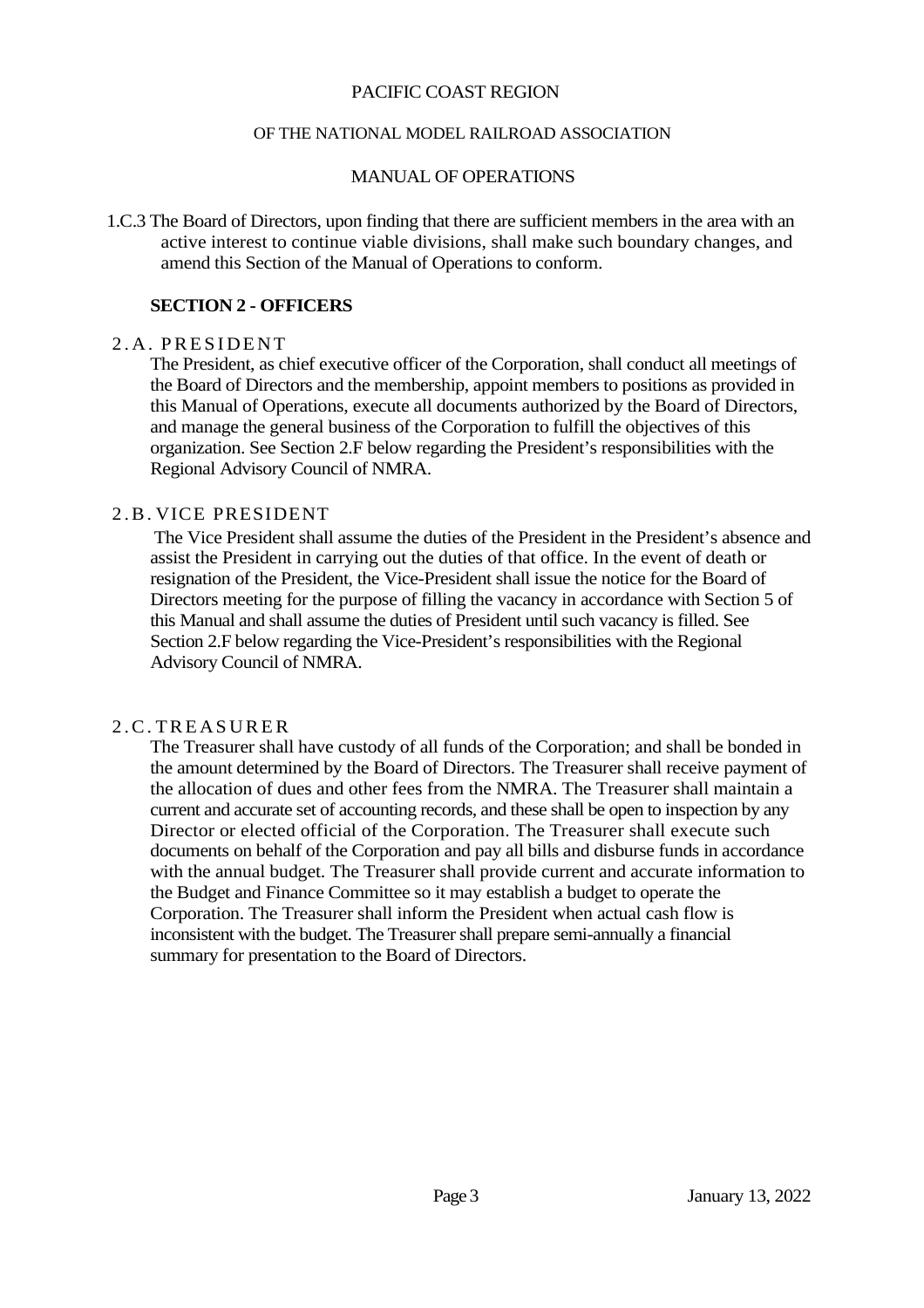#### OF THE NATIONAL MODEL RAILROAD ASSOCIATION

#### MANUAL OF OPERATIONS

#### 2.D. SECRETARY

The Secretary shall prepare the agendas and shall keep a full record of all meetings of the Board of Directors and the membership. The agendas, in advance of meetings, and the minutes of meetings shall be distributed either by mail or electronics media to all Officers, Directors, Department Managers, Committee Chairpersons, and Division Superintendents. Distribution by mail includes electronic means to those who can receive that form of mail. Highlights of meetings shall be published in the Region's publication the *Branch Line*. Agendas, highlights, and minutes shall be posted on the Region's website. The Secretary shall maintain archival computer media containing the latest version of the By-Laws and Manual of Operations as received from the Chairperson of the By-Laws and Manual Committee.

#### 2.E. REGIONAL ADVISORY COUNCIL.

The Region's representation on the Regional Advisory Council (RAC) of NMRA shall be as follows:

- 2.E.1 The RAC REPRESENTATIVE shall be the President during his/her term in office. If the President declines to be the RAC Representative, then the Vice-President shall be the RAC Representative. If the Vice-President declines, then the President shall nominate a PCR member for RAC Representative to be appointed by the Board of Directors at the earliest possible date.
- 2.E.2 The ALTERNATE RAC REPRESENTATIVE shall be the Vice-President during his/her term in office. If the Vice-President declines to be the Alternate RAC Representative or becomes the RAC Representative, then the President shall nominate a PCR member for Alternate RAC Representative to be appointed by the Board of Directors at the earliest possible date. The Alternate shall be available to participate on the RAC in the event the RAC Representative is temporarily unable to do so.
- 2.E.3 The RAC Representative, if not already a member of the Board of Directors, shall be an ex-officio non-voting member of the Board to facilitate communications with the Board.
- 2.E.4 The RAC Representative should have electronic communications access available (email) and may be required to meet on a periodic basis.
- 2.E.5 The Region may reimburse the RAC Representative or Alternative RAC Representative a maximum of \$300 yearly travel expense to attend RAC meetings.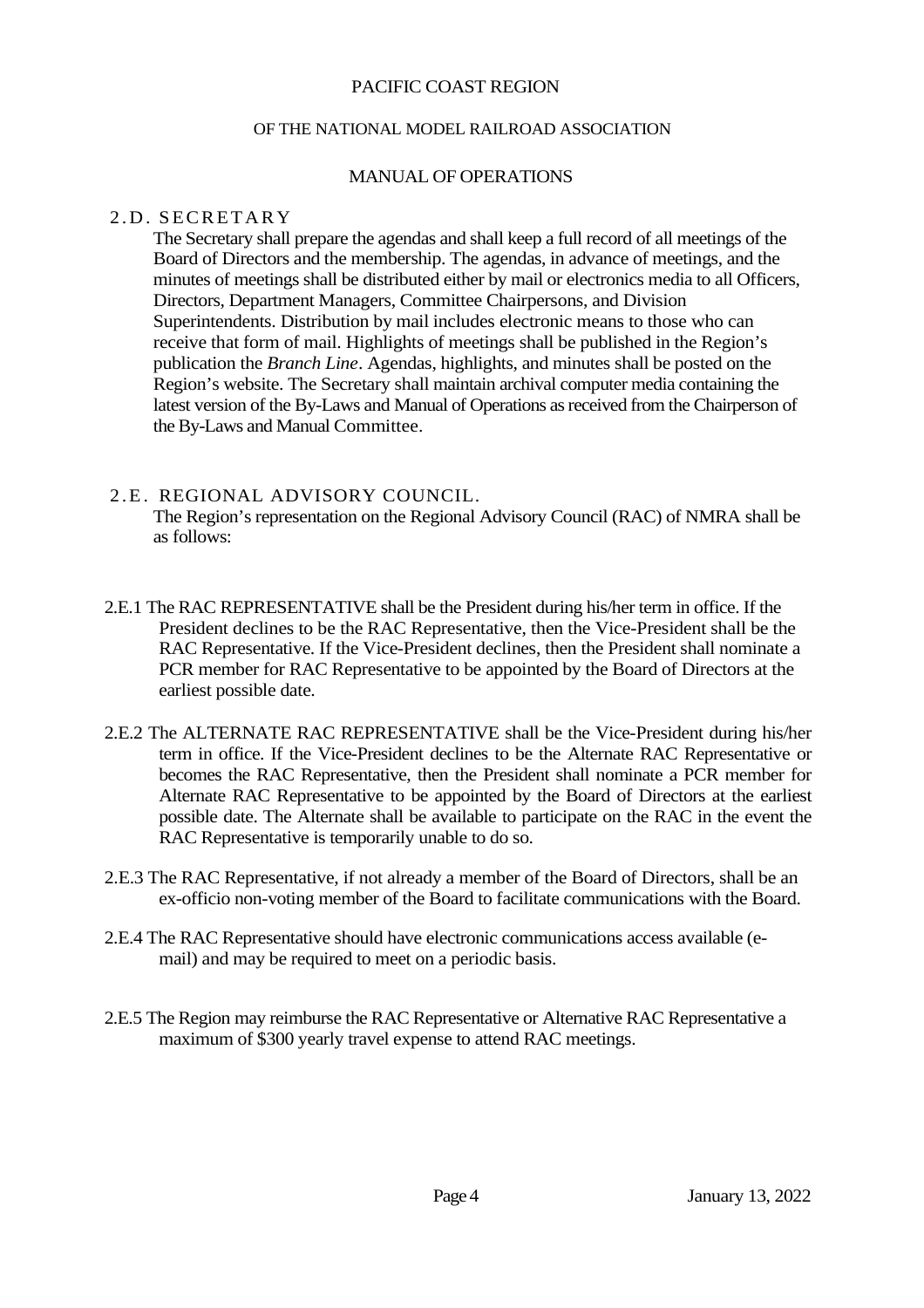#### OF THE NATIONAL MODEL RAILROAD ASSOCIATION

#### MANUAL OF OPERATIONS

MA

#### **SECTION 3 - DIRECTORS**

The DIRECTOR is the responsible officer in the Division through whom the PCR Officers shall channel all National and Regional information and programs to the Divisions. The Director's duty to the Region is to attend all meetings of the Board of Directors, reporting on the status of their Division and presenting all questions or initiative actions from the members in their Division. The Director is a member of the Board of Directors and acts not only for their Division but primarily to effectively obtain the objectives of the Region as a whole. Division Superintendents may serve concurrently as Director. The Chief Clerk and Paymaster may be combined into a single office.

#### **SECTION 4 – MEETINGS**

#### 4.A. ANNUAL BUSINESS MEETING.

The membership shall meet at an Annual Business Meeting held during the Annual Region Convention as provided in Section 9.B.1. Special Meetings of the membership may be called by the Board of Directors, and at least 30 days notice of such meetings shall be given to the membership by a postal mailing, electronic media or through the official PCR publication.

#### 4.B. BOARD OF DIRECTORS.

The Board of Directors shall meet semi-annually, with one meeting in the spring preceding the Annual Business Meeting at the Region Convention. The other meeting shall be approximately six months later, referred to as "mid-year," with the location, date, and time determined by the President in consultation with Board members. In the event there is a mini-convention in accordance with Section 9 of this Manual, the location and date of the mid-year meeting shall coincide with that mini-convention. Special Meetings of the Board of Directors shall be called by the President within 30 days of receipt of a signed request of three voting members of the Board stating the subject and desirability of such meeting, or within such longer period of time designated in the request.

#### 4.C. P R O X Y

A Director may appoint a proxy when he/she is unable to attend a duly called meeting. The Director shall so advise the President in writing prior to the opening of the meeting. Proxies are not valid for Officers and PCR members at any meetings nor may they be used by members in voting by mail.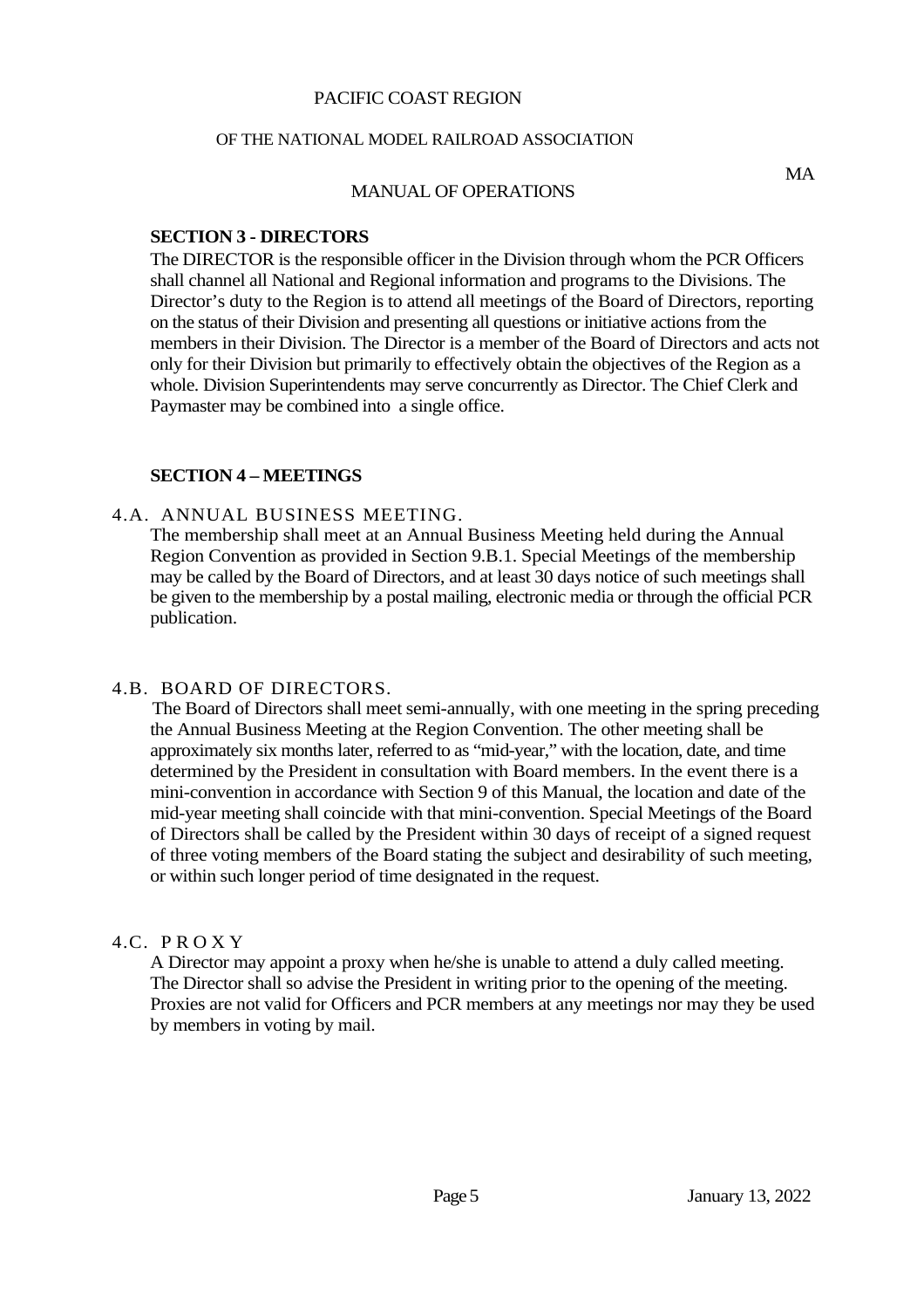#### OF THE NATIONAL MODEL RAILROAD ASSOCIATION

#### MANUAL OF OPERATIONS

#### 4.D. PROCEEDINGS

The President, and in his absence the Vice-President, shall preside over all meetings of the Board of Directors and the membership. In the event both the President and Vice-President are absent, a Director appointed by the President shall preside. Proceedings of all meetings shall be governed by the current edition of Robert's Rules of Order Newly Revised.

#### 4.E. ELECTRONIC MEETINGS

For issues requiring immediate attention, an Electronic Meeting may be held. All discussions in the following description will be electronic using the BOD's official mechanism.

- 1. If a voting member of the Board feels that an issue that would normally require a special meeting could be handled electronically, He will request an electronic meeting. If two other voting members concur, the President will schedule a time period for this meeting to occur, after having gotten concurrence from a majority of the voting members.
- 2. The member proposing the meeting shall provide a copy of the proposed motion to the BOD and shall place a copy on the BOD Group site at least 4 days prior to the start of the meeting period. He shall also post his discussion of the motion.
- 3. The president will start the meeting by asking for a second. Once a second is received, other members may comment. Amendments may be made as appropriate using Roberts Rules of Order.
- 4. When the President concludes that there are no further comments, he asks for a vote. After all participating voting members have voted, the president will announce the results, and ask if there is any other business. Hearing none, he will adjourn the meeting.
- 5. The Secretary will prepare minutes of the meeting and send them to all members and post them on the website.

#### **SECTION 5 - VACANCIES**

5A. A vacancy in the office of President or Vice-President shall be filled for the unexpired term by a vote of the Board of Directors at any regular or special Board of Directors meeting, within 60 days of notification of such vacancy. A vacancy in the office of Director shall be filled by the respective Division within 60 days. Should a Division fail to fill such vacancy, the President, with the consent of the appointee, may fill such vacancy until the Division acts.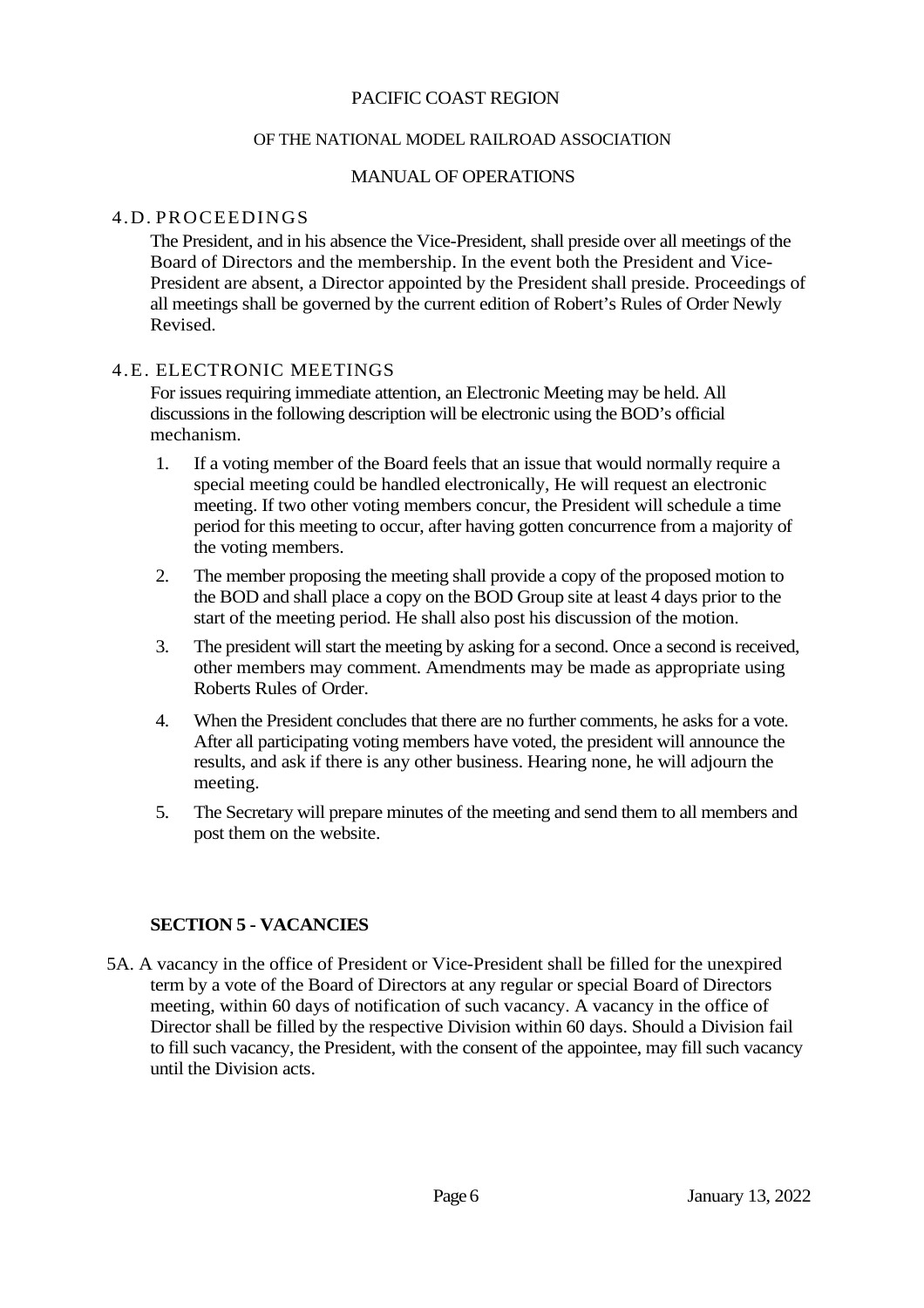#### OF THE NATIONAL MODEL RAILROAD ASSOCIATION

#### MANUAL OF OPERATIONS

5.B. Any vacancy in an appointive office shall be filled as soon as possible by the officer charged with making the original appointment.

#### **SECTION 6 - DEPARTMENTS AND COMMITTEES**

#### 6.A. ORGANIZATION AND MANAGEMENT

- 6.A.1 The Departments established to carry on the business of PCR are: Administration, Membership, Publications, Convention, Contest, Achievement Program, and Non-Rail Activities.
- 6.A.2 The President shall appoint the Manager of each Department who shall serve at the President's pleasure.

#### 6.A.3 Committees

- 6.A.3.a. The Committees included in the various Departments are *standing committees* with ongoing responsibilities, unless otherwise indicated.
- 6.A.3.b. The Departments may include *select committees* that have specific assignments of limited duration which occur periodically. A select committee shall be activated each time with new appointments and such appointments shall expire when the assignment is completed.
- 6.A.3.c. A *special committee* may be appointed by the President for a particular assignment. The appointment shall state the duties and term of the special committee. The term of a special committee will expire when the assignment is completed, unless otherwise provided.
- 6.A.4 Any committee originating with the Board of Directors shall be considered a *special committee* reporting to the President between Board Meetings, the term of which will expire when the President leaves office; or, the Board of Directors shall establish it as a *standing committee* or *select committee* within a Department by amending this Section 6.

#### 6.B. ADMINISTRATION DEPARTMENT

The Administration Department shall consist of the Budget and Finance Committee, By-Laws and Manual Committee, Nominating Committee, Ballot Committee, Honors Committee, Storekeeper, and Audit Committee. The Department shall be managed by the President.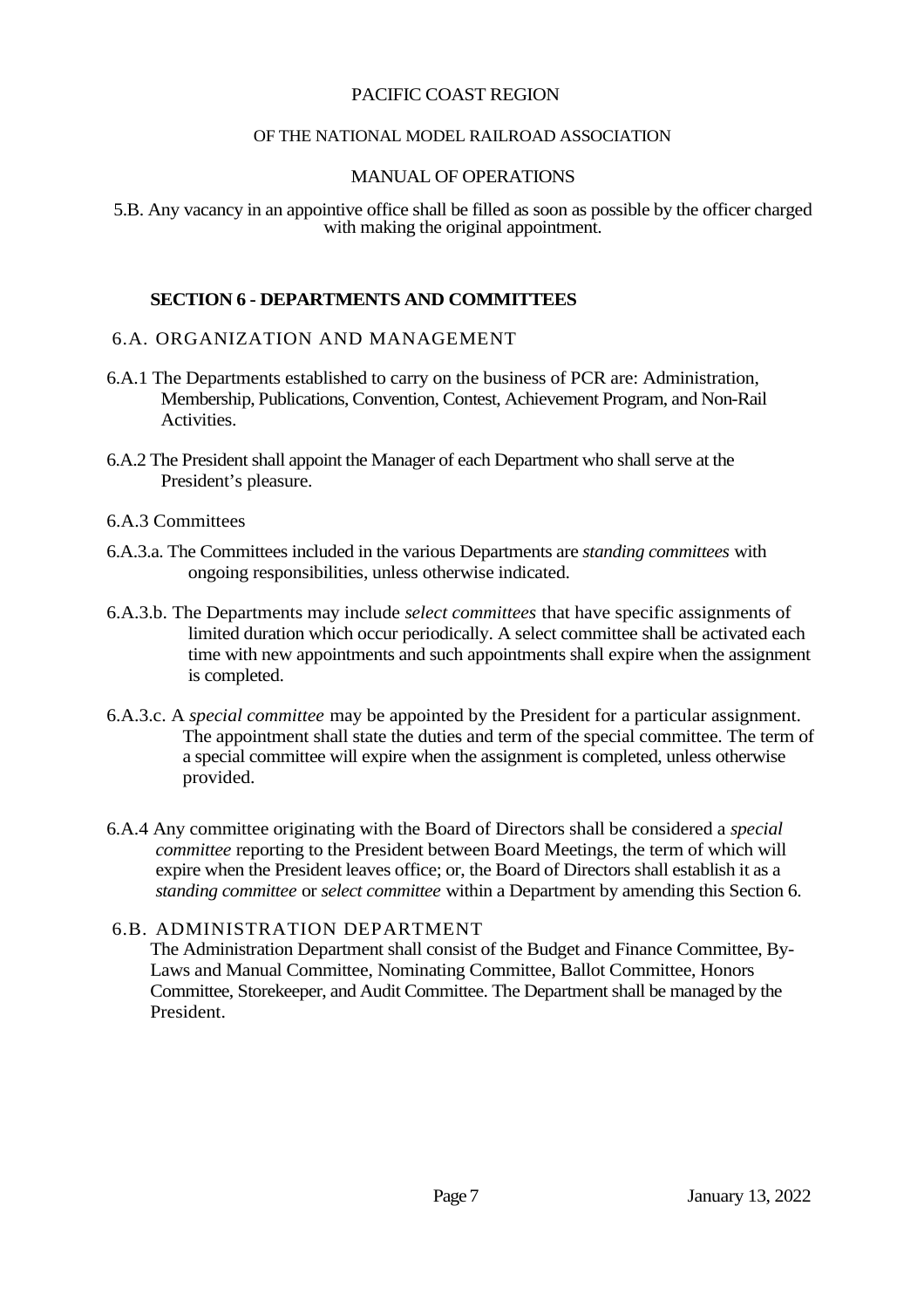#### OF THE NATIONAL MODEL RAILROAD ASSOCIATION

#### MANUAL OF OPERATIONS

- 6.B.1 The BUDGET AND FINANCE COMMITTEE shall consist of the President, Vice-President, and Treasurer. The committee shall prepare for each mid-year Board Meeting a proposed budget which shall be reviewed and adopted by the Board of Directors. The committee shall also prepare an annual financial report to the membership which shall be published in the *Branch Line* in the issue following each Annual Business Meeting.
- 6.B.2 The BY-LAWS AND MANUAL COMMITTEE shall consist of three members appointed by the President, at least two of whom shall be current or former members of the Board of Directors, with the Chairperson named by the President. The committee shall review all requests and suggestions for changes or alterations of the By-Laws and Manual of Operations and the Chairperson shall submit them to the Board with the committee's recommendations. The Chairperson will have the responsibility to:
- 6.B.2.a. Maintain an up-to-date version of the By-Laws and Manual of Operations.
- 6.B.2.b. Provide the Secretary with archival computer media containing the latest version of the By-Laws and Manual of Operations.
- 6.B.2.c. Request the Secretary to distribute an up-to-date version of the By-Laws and/or Manual to each Officer, Director, Department Manager, Committee Chairperson, Division Superintendent, and other designated recipients within 90 days following adoption of any changes. Delivery may be by electronic means to those who can receive that form of mail.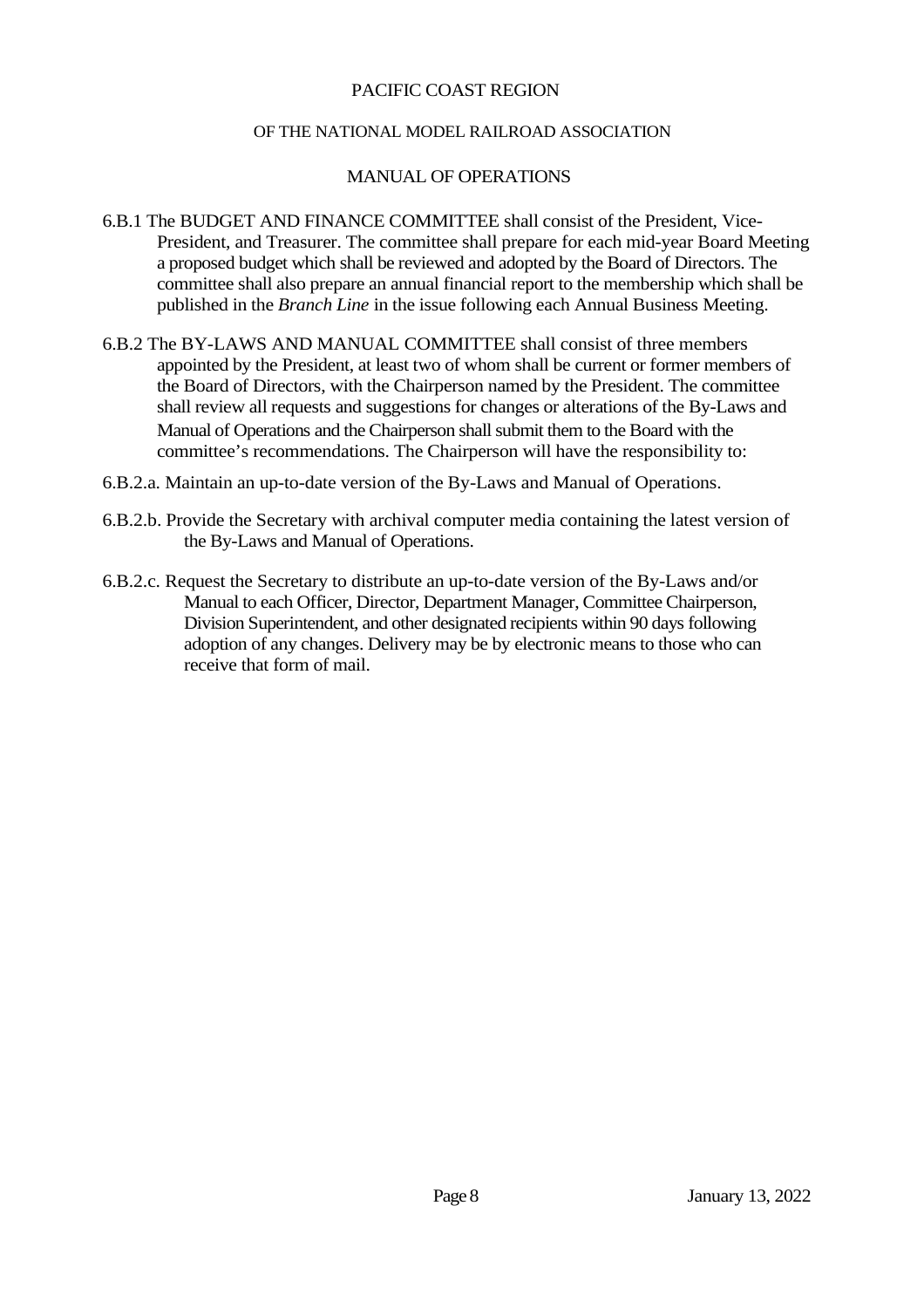#### OF THE NATIONAL MODEL RAILROAD ASSOCIATION

#### MANUAL OF OPERATIONS

- 6.B.3 The NOMINATING COMMITTEE is a *select committee* for the purpose of nominating candidates for the offices of President and Vice-President. When its services are required, the President shall appoint a Chairperson and two or more members. The committee shall seek and evaluate potential candidates considering their skills, talent, and motivation in relation to the demands of the job and their willingness to serve. At least two candidates for each office are desired. See Section 13.A for the election process that involves this Committee.
- 6.B.4 The BALLOT COMMITTEE shall consist of a Chairperson appointed by the President and committee members appointed by the Chairperson as he/she deems necessary to fulfill the duties of the committee. The chairperson, with the cooperation of the Publications Department, shall issue each ballot with the certified slate of candidates in the annual communications regarding the Region (Section 8.B). A candidate's statement should be secured from each candidate and published with the ballot. The Chairperson shall, upon return of the ballots, tabulate and count them with the assistance of at least two other PCR members, and shall report the results to the President in writing. The PCR Ballot will list for each office the incumbent first followed by all other candidates listed alphabetically, and then space for a write-in. In all cases, elections and votes may be held using any combination of US Mail or electronic media and software programs approved by the BOD.
- 6.B.5 The HONORS COMMITTEE shall consist of a Chairperson appointed by the President and committee members appointed by the Chairperson as he/she deems necessary to fulfill the obligations of the committee. The committee shall oversee PCR's program of awards recognizing meritorious service within the PCR (Section 10). It shall establish a data base and keep records of each of the various awards, including the person, group, or committee responsible for the award, the criteria for making the award, the procedure for presentation, and the names of awardees. The committee shall monitor the program, but not actually select the awardees, and shall assure that the awards are properly presented.
- 6.B.6 The STOREKEEPER shall be appointed by the President to establish and maintain a computer-based inventory of all physical property of the PCR. The inventory shall be initially established, shall be kept up-to-date, and shall be regularly available to any Officer or Director of PCR. The Storekeeper shall assure that storage of all physical property is suitable and secure. A status report shall be submitted to the Board of Directors at each spring meeting and at other times when requested.
- 6.B.7 The AUDIT COMMITTEE shall consist of a Chairperson appointed by the President and approved by a majority vote of the Board of Directors for the purpose of auditing the PCR financial accounts as provided in section 11. Up to two additional committee members may be appointed by the Chairperson as he/she deems necessary to fulfill the duties of the committee. The committee shall prepare an audit report to the Board of Directors.

#### 6.C. MEMBERSHIP DEPARTMENT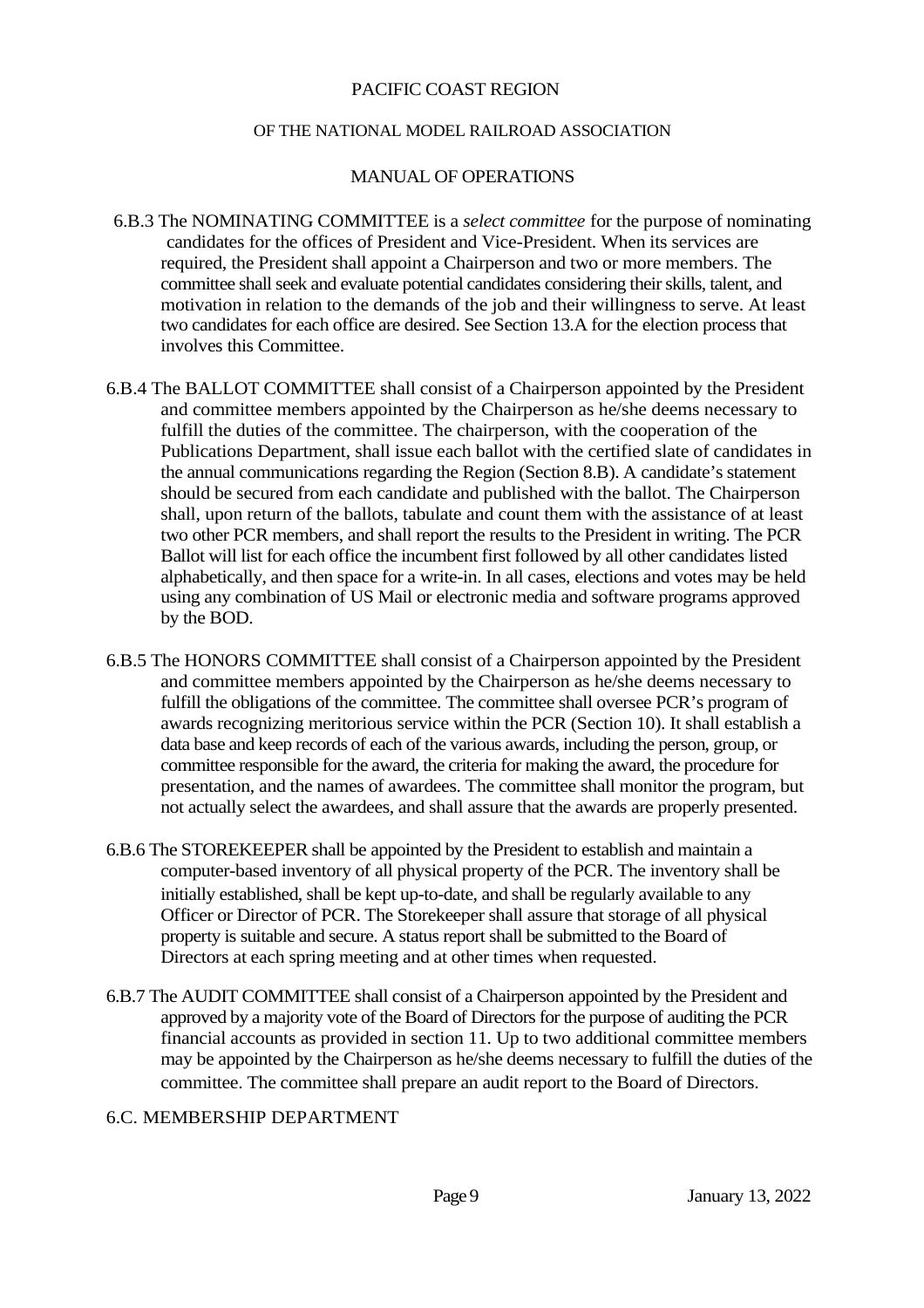#### OF THE NATIONAL MODEL RAILROAD ASSOCIATION

#### MANUAL OF OPERATIONS

- 6.C.1 The Membership Department shall consist of a Manager and the Member Services Committee, Membership Promotion Committee, Member Aid Committee, Education Committee, and Special Interests Coordination Committee. The Manager shall oversee and coordinate the duties of these committees. Division Superintendents shall appoint, with the concurrence of the Region Membership Department Manager, committee members from their respective Divisions to fulfill the Membership obligations of each Division. Each Division shall forward NMRA dues collected by the Division directly to NMRA.. (rev 10/24/2009)
- 6.C.2 The MEMBER SERVICES COMMITTEE shall consist of a Chairperson appointed by the Manager in consultation with the President. The Member Services Committee shall provide Divisions with a current address file for mailings and serve as the interface for PCR with NMRA regarding membership issues. The PCR Membership Manager shall obtain current copies of NMRA reports from the Member Services Chair and provide each Division Membership chair the reports relevant to their respective Division. (rev 10/24/2009)
- 6.C.3 The MEMBERSHIP PROMOTION COMMITTEE shall consist of a Chairperson appointed by the Manager in consultation with the President, and the Membership Chairperson of each Division. The Committee shall coordinate the work of the Membership Promotion Committees of each Division.
- 6.C.4 The MEMBER AID COMMITTEE shall consist of a Chairperson appointed by the Manager in consultation with the President, and a Key Contact in each Division appointed by the Division Superintendent. The Committee shall be responsible for developing and implementing a Member Aid Program with the Key Contacts available by mail, telephone, and e-mail to assist PCR members who have questions about the NMRA, PCR, and model railroading.
- 6.C.5 The EDUCATION COMMITTEE shall consist of a Chairperson appointed by the Manager in consultation with the President and committee members appointed by the Chairperson as he/she deems necessary to fulfill the obligations of the committee. The committee shall make and maintain contact with outside organizations that provide educational programs related to model railroading and shall provide input and assistance and be available as an informational resource to such programs. A primary purpose is to introduce young people to model railroading and to encourage them to get involved in the hobby.
- 6.C.6 The SPECIAL INTERESTS COORDINATION COMMITTEE shall consist of a Chairperson appointed by the Manager in consultation with the President and committee members appointed by the Chairperson as deemed necessary to fulfill the obligations of the committee. The committee shall be responsible for effective coordination between the programs and activities of PCR and the various organizations and groups set up to serve special interests related to model railroading.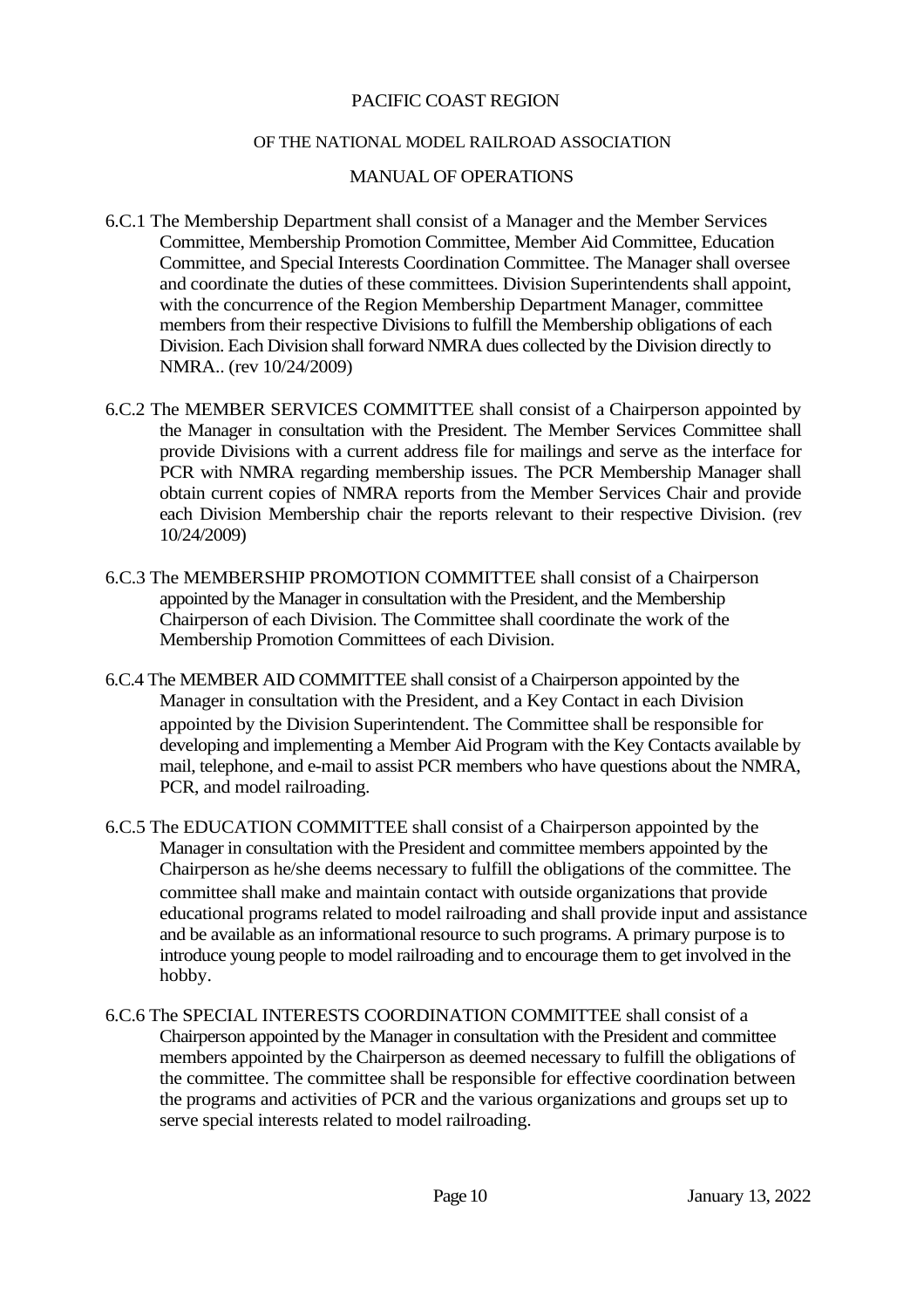#### OF THE NATIONAL MODEL RAILROAD ASSOCIATION

#### MANUAL OF OPERATIONS

#### 6.D. PUBLICATIONS DEPARTMENT

6.D.1 The Publications Department shall consist of a Manager, a Publisher, an Editor of the *Branch Line*, a Circulation Manager, and a Webmaster. The Department shall produce and distribute the publications and maintain the website as described in Section 8. The Manager shall oversee and direct the duties of the Department and shall make appointments to positions in consultation with the President. Nothing precludes one person filling more than one of these positions.

#### 6.E. CONVENTION DEPARTMENT

- 6.E.1 The Convention Department shall consist of a Manager, the Convention Committee, and the Convention Host Committees. The Manager shall oversee and direct the convention activities of PCR, which are described in Section 9.
- 6.E.2 The CONVENTION COMMITTEE shall be chaired by the Department Manager who may appoint Committee members as he/she seems necessary to fulfill the obligations of the Committee. The duties of the Convention Committee shall be to screen written bids from prospective Convention Hosts, make recommendations to the Board of Directors and President on the bids, and other duties as specified in Section 9.
- 6.E.3 CONVENTION HOST COMMITTEES are covered in Section 9. The term of a Host Convention Committee shall continue until the Board of Directors accepts the Committee's final report.
- 6.F. CONTEST DEPARTMENT
- 6.F.1 The Contest Department shall consist of a Manager and the Contest Chairperson of each Division. The Department shall conduct the Annual Region Contest at the Annual Convention and supervise all other contests sponsored by the PCR. The Manager shall oversee and direct the duties of the Department and be responsible for the Contest **Directory**
- 6.F.2 Contest Directory
- 6.F.2.a. The Contest Department Manager with approval of the Board of Directors shall publish a Contest Directory to govern the conduct of all PCR Contests authorized by the Contest Department Manager. Any and all changes in this Directory shall be made only by the Contest Department Manager, with the approval of the Board of Directors.
- 6.F.2.b. The purpose of the Contest Directory shall be to list and define the contest events authorized by the Contest Department. The Contest Directory shall also describe the judging methods, awards and record-keeping procedures for all authorized events.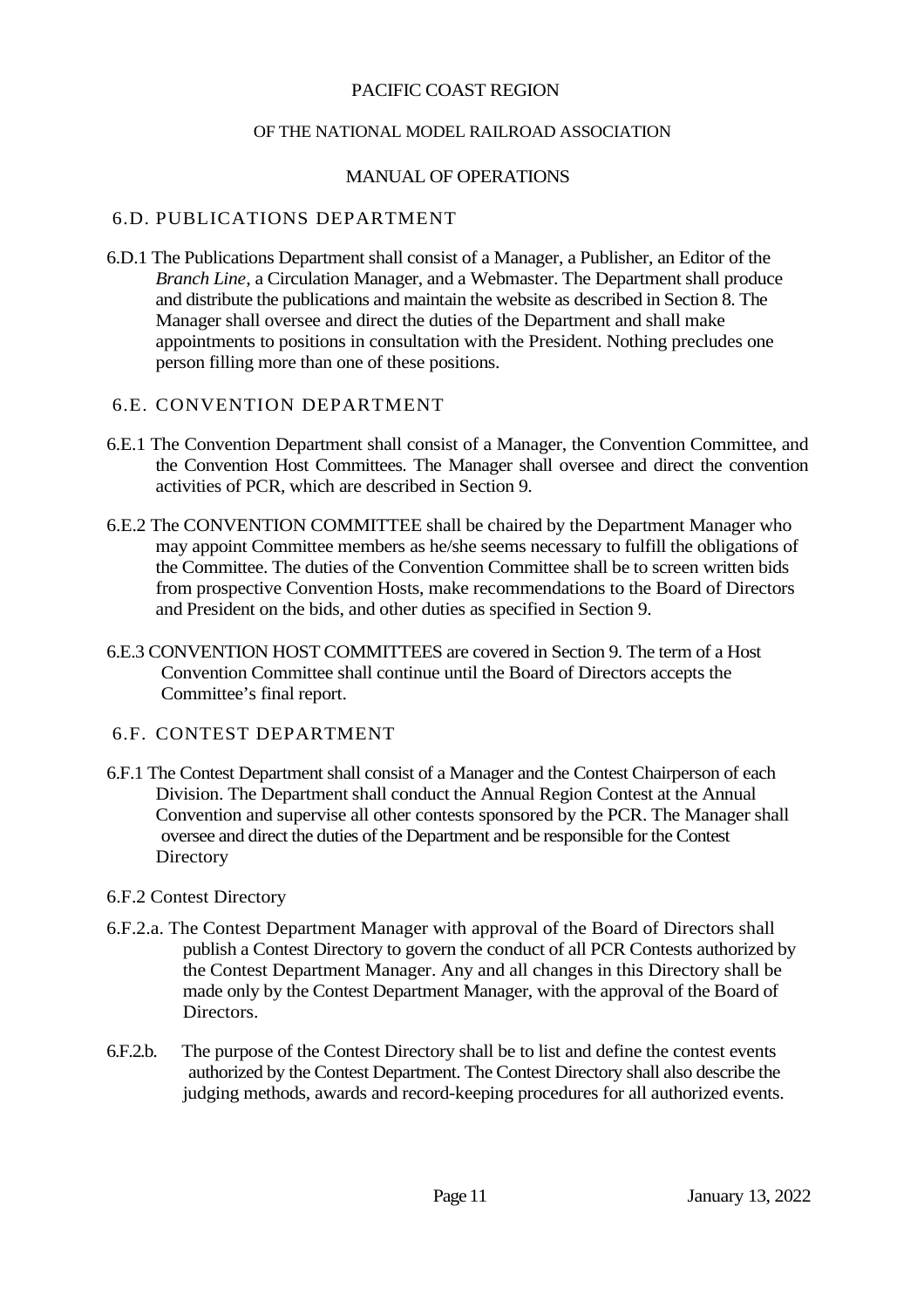#### OF THE NATIONAL MODEL RAILROAD ASSOCIATION

#### MANUAL OF OPERATIONS

6.F.2.c. The Contest Directory shall be available to all PCR members upon request and may be placed on the PCR website.

#### 6.G. ACHIEVEMENT PROGRAM DEPARTMENT

- 6.G.1 The Achievement Program (AP) Department shall consist of a PCR AP Manager and the Division AP Chairpersons. The Department shall administer all aspects of the Achievement Program for the Region. The Manager shall oversee and direct the duties of the Department and shall serve as a member of the NMRA National AP Committee.
- 6.G.2 The Manager confirms the appointment of and supervises Division AP Chairpersons and coordinates with the PCR Contest Department manager on PCR Convention Contest Merit Award judging.
- 6.G.3 The Manager reviews, approves and processes all Achievement Certificate Statements of Qualifications (SOQs) and Gold Spike Awards and forwards them, with supporting documentation, to the NMRA AP Chairperson. The Manager reviews Master Model Railroader (MMR) SOQs for accuracy and sends them to the NMRA AP Chairperson and receives MMR plaques and certificates and coordinates awarding them.
- 6.G.4 The Manager promotes the AP program to maximize exposure for the membership through articles in the *Branch Line* and at Division and Region meets. The Manager maintains records of AP activity in the region and reports to the Board of Directors and the Division AP Chairpersons.

#### 6.H. NON-RAIL ACTIVITIES DEPARTMENT

6.H.1 The Non-Rail Activities Department shall consist of a Manager and the staff members and committees needed to support and perform the responsibilities of the Department. The Manager shall determine the need and appoint staff members and committees. The Department shall develop and implement a program of non-rail activities at the division and regional levels, and shall direct and coordinate the non-rail program at PCR conventions as provided in Section 9.

## **SECTION 7 - DIVISIONS**

## 7.A. BY-LAWS AND MEMBERSHIP

Each Division shall provide itself with a set of Division By-Laws consistent with the By-Laws of this Region, the provisions of this Manual, and the NMRA Regulations. A copy of such By-Laws and any amendment thereof shall be filed with the PCR Secretary. Every member of the NMRA residing in the territory of a Division is automatically a member thereof. The Division shall not assess dues, but may receive funding from the Region and/or may impose user, subscriber and attendance fees and/or other charges consistent with the policies of the Board of Directors, as provided in Article 2 of the By-Laws.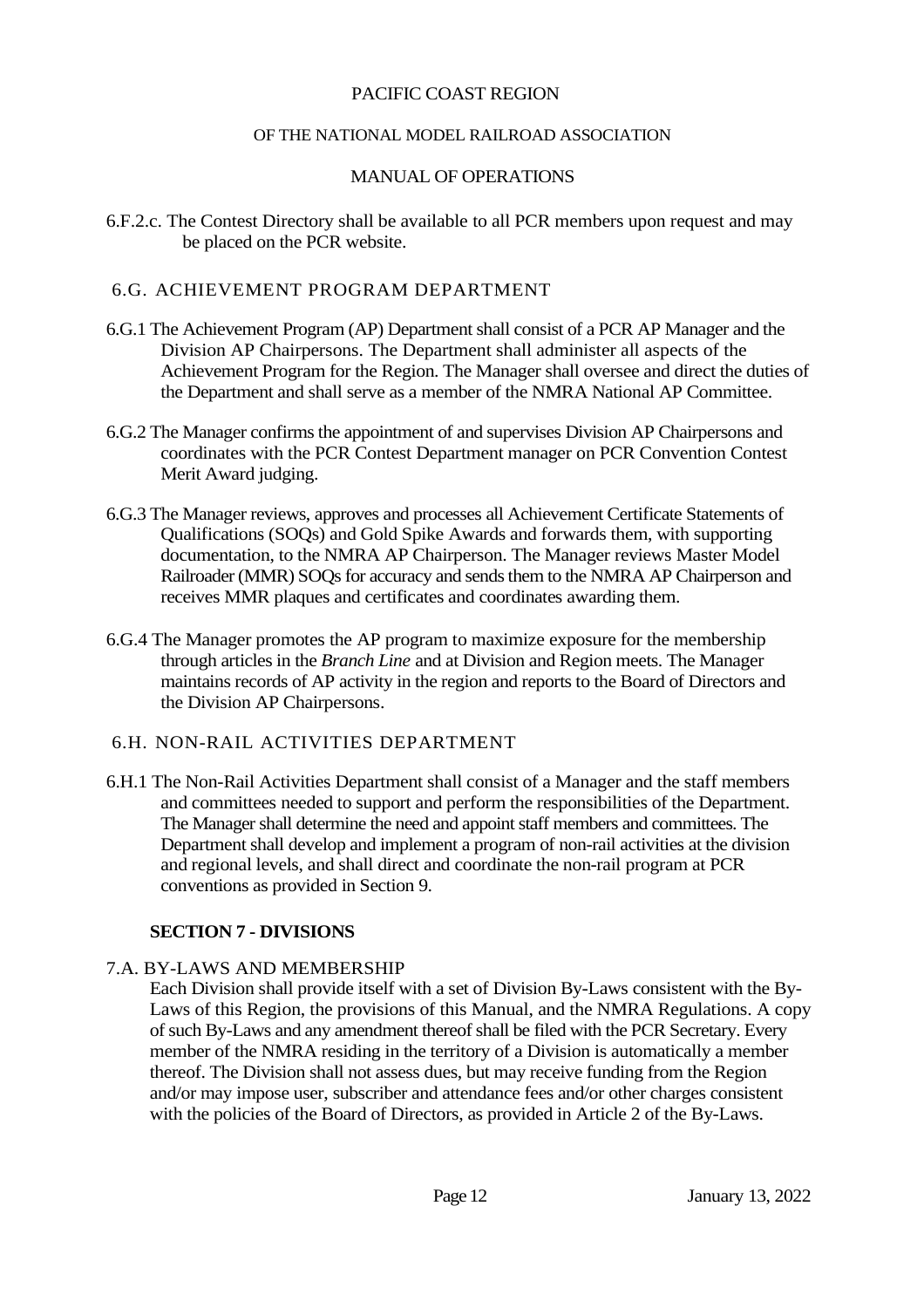#### OF THE NATIONAL MODEL RAILROAD ASSOCIATION

#### MANUAL OF OPERATIONS

# 7 B. OFFICERS.

Each Division shall be administered by a Superintendent, a Chief Clerk, and a Paymaster in cooperation with the Director in accordance with Section 3 of this Manual. The Chief Clerk and Paymaster may be combined into a single office.

#### 7 . C . COMMITTEES.

Each Division shall have the following Committees whose Chairpersons are, in accordance with Section 6 of the Manual, members of their respective Regional Committee: Membership, Member Aid, Achievement Program, and Contest, and such others as the Superintendent may appoint for the better functioning of the Division.

#### 7.D. MEETINGS.

It is recommended that each Division hold at least four (4) meetings per year. Division meetings may not be referred to as a Convention.

#### 7 . E . FINANCIAL ACCOUNTS.

- 7.E.1 Each Division shall maintain its financial accounts in a bank that is a member of the Federal Deposit Insurance Corporation (FDIC) and/or a savings and loan institution that is a member of the Savings and Loan Insurance Corporation (SLIC).
- 7.E.2 All Division financial accounts shall be joint accounts. Joint accounts are those from which either of two individuals is authorized to make withdrawals. The Division Chief Clerk / Paymaster and the Division Superintendent shall be the two individuals in whose names all Division financial accounts are to be maintained. These two names shall be updated after each Division election of officers to reflect the names of the current Chief Clerk / Paymaster and Superintendent. It is recommended the accounts of the Division be audited at least every two years.
- 7.E.3 Each Division will provide the PCR Treasurer and President an accounting of its finances to include all financial assets and its income and expenses over the preceding calendar year. This shall be provided no later than March 31 of the following year and be in the format provided by the PCR Treasurer

#### **SECTION 8 - PUBLICATIONS**

#### 8.A. BRANCH LINE

The *Branch Line* is the Region's subscription-based newsletter covering news, activities, information, publicity for the annual PCR Convention, and other items of interest to members. It shall be published four times a year and mailed to subscribers (including life members of PCR). The subscription fee for the *Branch Lin*e shall be set by the Board of Directors to cover the costs of publication and mailing. Payment of the subscription fee is optional and will be collected by the NMRA along with dues and remitted back to the PCR.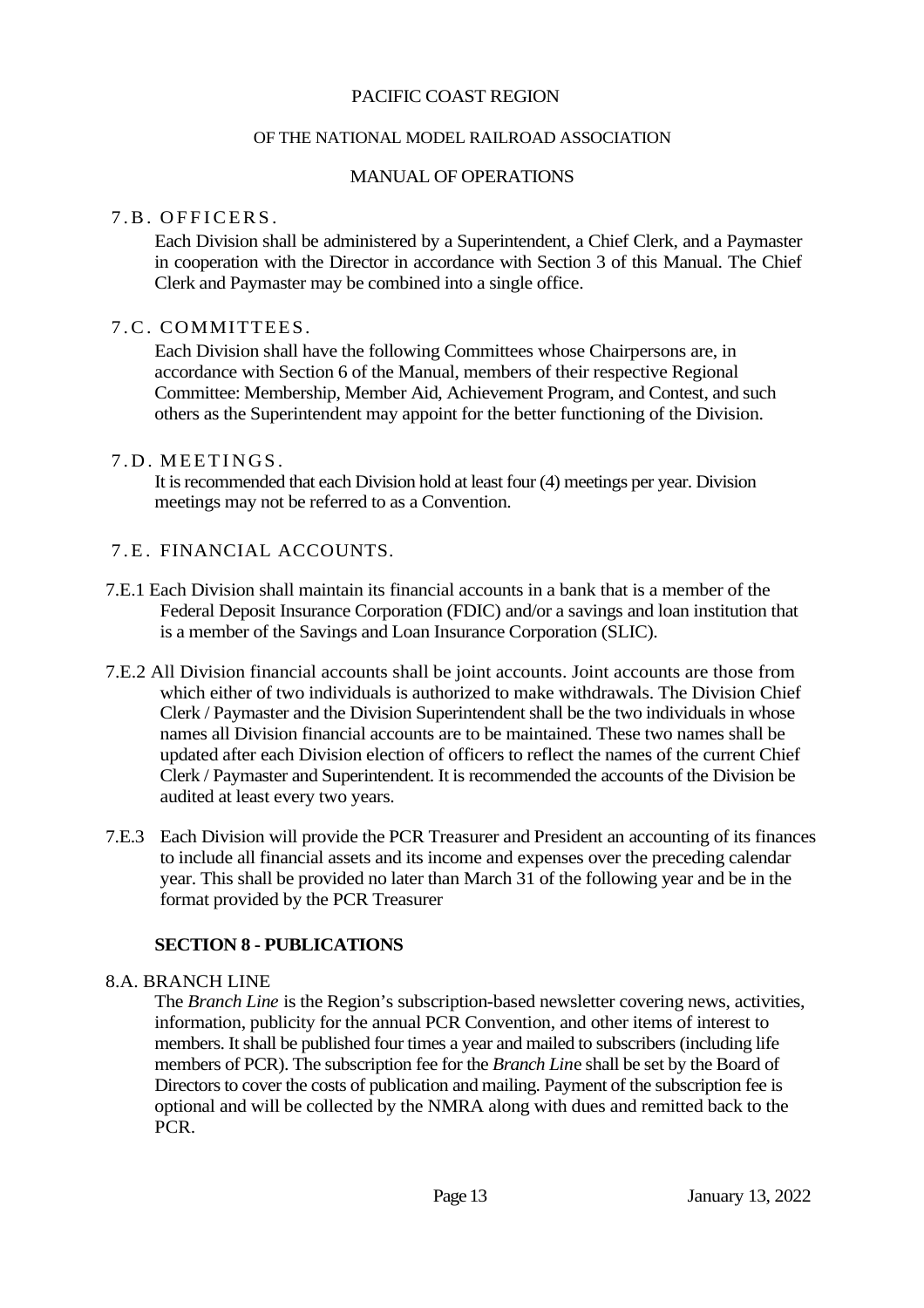#### OF THE NATIONAL MODEL RAILROAD ASSOCIATION

#### MANUAL OF OPERATIONS

#### 8.B. OFFICIAL COMMUNICATIONS

Official Communications regarding the Region shall be made available to all members.

8.C. WEB SITE. A PCR website shall be maintained to include links to Division websites and PCR convention websites, and down-loadable-copies of the *Branch Line*, the official communications regarding the Region, PCR By-Laws, Manual of Operations, agendas and minutes of the Board of Directors and Annual Business Meeting, and other information of interest to members. The website shall be kept up-to-date by the Webmaster.

#### **SECTION 9 - CONVENTIONS**

#### 9.A. GENERAL OPERATIONS

- 9.A.1 Advice and Handbook. The Convention Department with its Manager and Convention Committee is looked to for advice by the Host Committee. The Manager shall prepare and maintain a Convention Handbook for the guidance of Host Committees.
- 9.A.2 Reporting. The Convention Department Manager shall report to the Board of Directors at the spring and mid-year meetings.
- 9.A.3 Forms. The Convention Department shall provide standard formats for convention reports, and standard forms for statistical and financial data.
- 9.A.4 Audit. An Audit Committee composed of the PCR Treasurer, the Convention Department Manager, and one or more members of the PCR Convention Committee shall audit the financial reports of all PCR Conventions and report to the Board of Directors. Particular attention shall be given to determination of losses and surpluses, and return of advances from the PCR Convention Fund.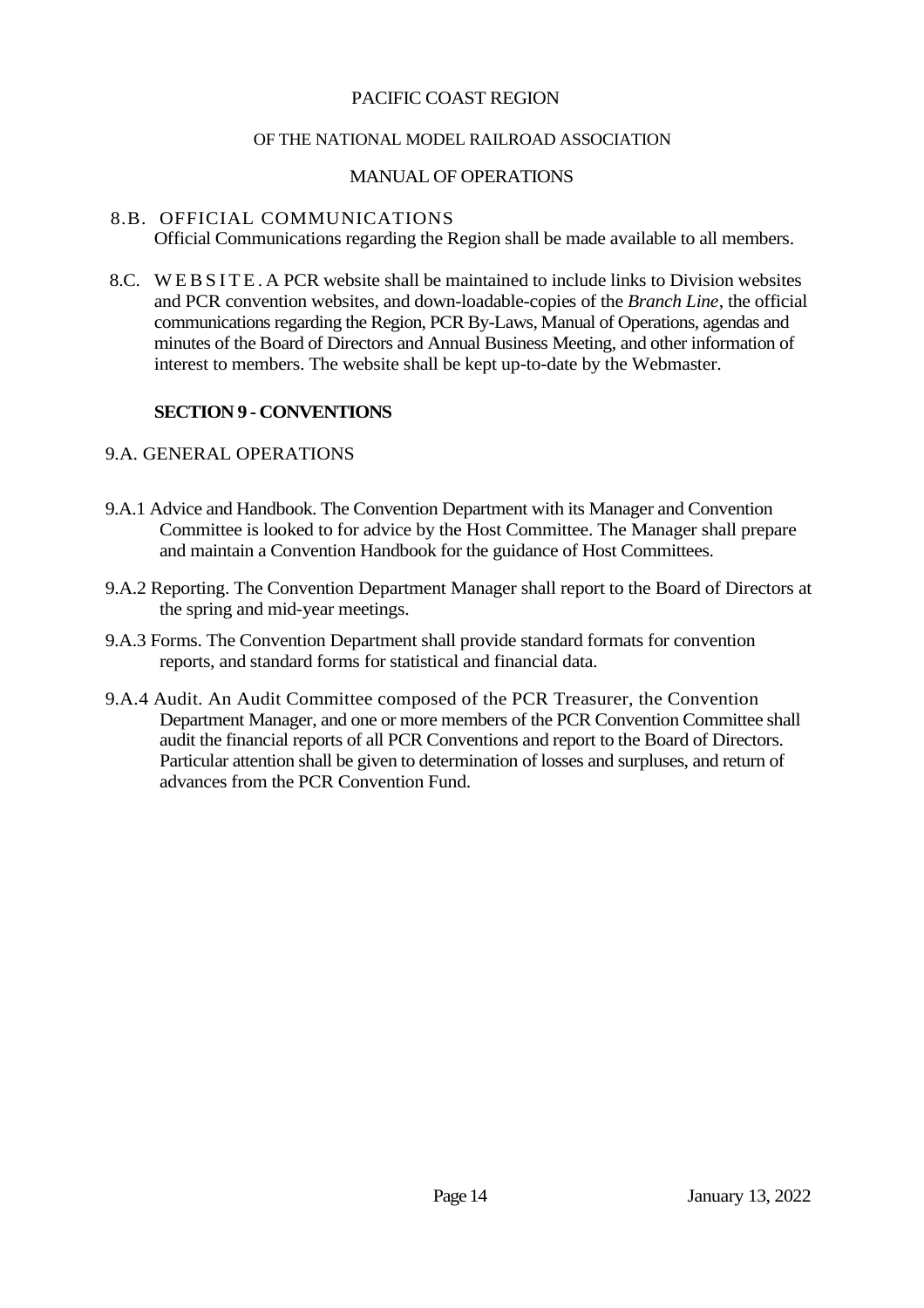#### OF THE NATIONAL MODEL RAILROAD ASSOCIATION

#### MANUAL OF OPERATIONS

9.A.5 Convention Chairpersons online forum. The Convention Department Manager shall set up an online forum (user group) of past, present, and future PCR Convention Chairpersons in conjunction with the Annual Convention for the purpose of exchanging information leading to the improvement of PCR conventions and the avoidance of problems. The Convention Department Manager shall give a report at the Convention PCR Board Meeting on the recommendations of the forum and recommended changes resulting from the forum.

#### 9.B. CONVENTION DATES

9.B.1 Annual Convention. There shall be one Convention of the members annually, which shall be held within 60 days before or after May 1 as approved by the Board of Directors.

#### 9.B.2 Rotation.

9.B.2.a. Each division shall have a Host Committee that shall develop a bid for a site located within that division. The divisions shall work with the Convention Department Manager to determine when their convention shall be held. The following is the default schedule of rotation:

> Coast Daylight Redwood Empire Sierra

Alternatives may be submitted by the Convention Committee to align with National and other regional conventions or the Division needs.

- 9.B.2.b. Divisions may exchange scheduled years by mutual agreement between two divisions. Exchanges must be approved by the Board of Directors.
- 9.B.2.c. Bids for a convention may be submitted by any group of PCR members, a club, a SIG, or a Division consistent with the rotation schedule.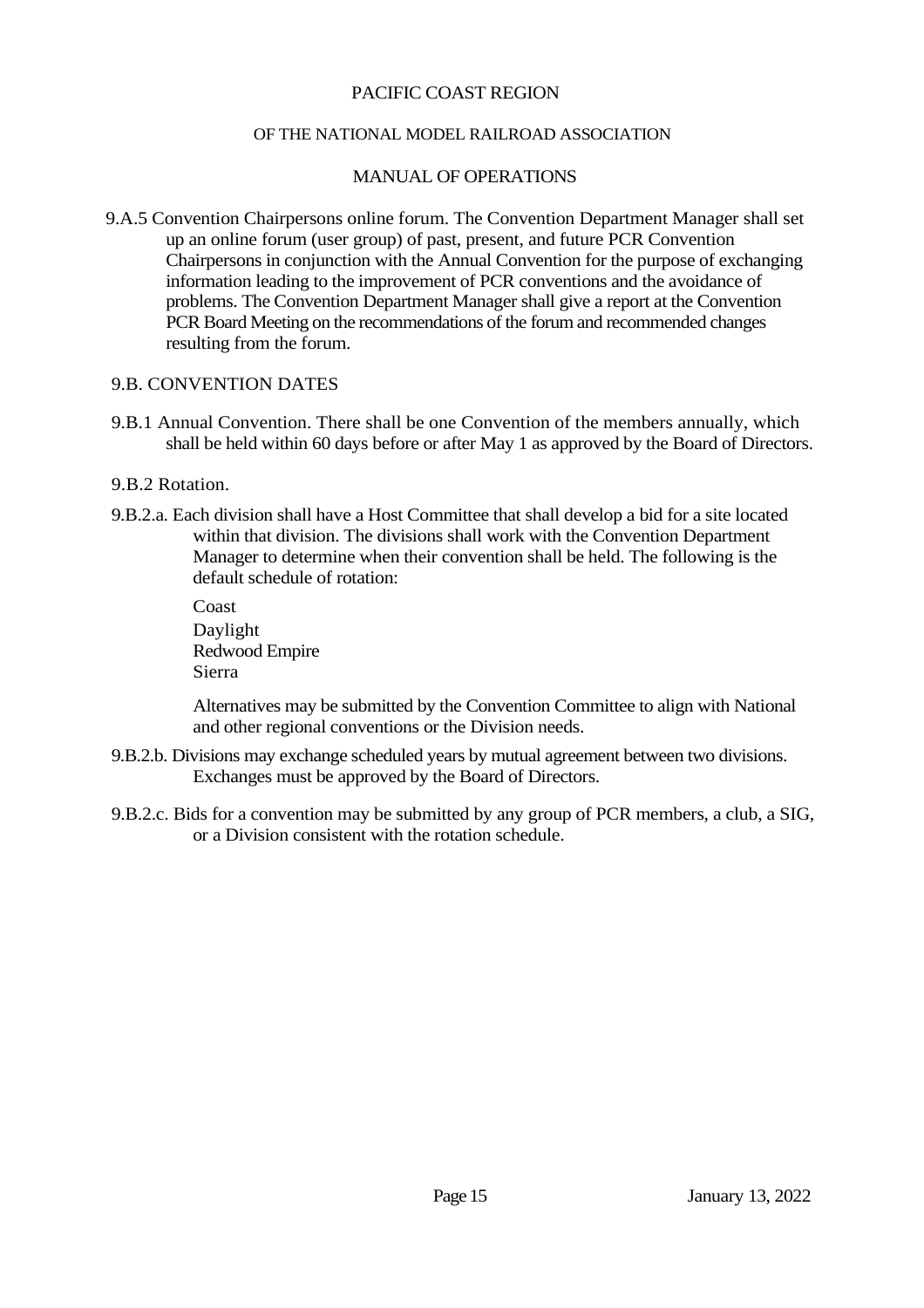#### OF THE NATIONAL MODEL RAILROAD ASSOCIATION

# MANUAL OF OPERATIONS

- 9.B.3 Conflicts. No convention is to be scheduled for a weekend that includes a major religious holiday or Mother's Day.
- $9.C.$  BIDS
- 9.C.1 Bid Content. A valid bid shall consist of a date, location, and name of the prospective Convention Chairperson (Host Committee Chairperson). Additional information on bid content is available from the Convention Department.
- 9.C.2 Deadline for Submission. A bid must be in the hands of the President six weeks before the Board meeting at which the selection will be made.
- 9.C.3 Referral to Convention Department. The President will supply the Convention Department with copies of all bids for its review. The Convention Department Manger shall review the proposal and provide a recommendation at the scheduled Board Meeting
- 9.C.4 The Board shall vote on accepting the bid at the scheduled Board meeting. If the bid is not accepted, the convention committee shall revise the [proposal and resubmit it for board approval.

## 9 D . CONVENTION ACTIVITIES AND FACILITIES

- 9.D.1 Mandatory. The Host Committee shall provide facilities to accommodate the following:
- 9.D.1.a. Board of Directors meeting
- 9.D.1.b. Annual Business Meeting
- 9.D.1.c. Regional model and photo contests
- 9.D.1.d. Contest awards presentation
- 9.D.2 The program for the convention for all other activities is at the discretion of the Host Committee. The PCR interest is that the activities be well done and that the supporting facilities be adequate.
- 9.D.3 See Sections 9.F.3, 4, and 5 regarding sales of items, auction, and public show.

# 9 . E . RESPONSIBILITY OF THE HOST COMMITTEE

9.E.1 General. The Annual Convention is handled by the Convention Host Committee whose bid has been accepted by the Board, with the supervision and assistance of the PCR Convention Department. The Host Committee is charged with the responsibility for the success of the convention.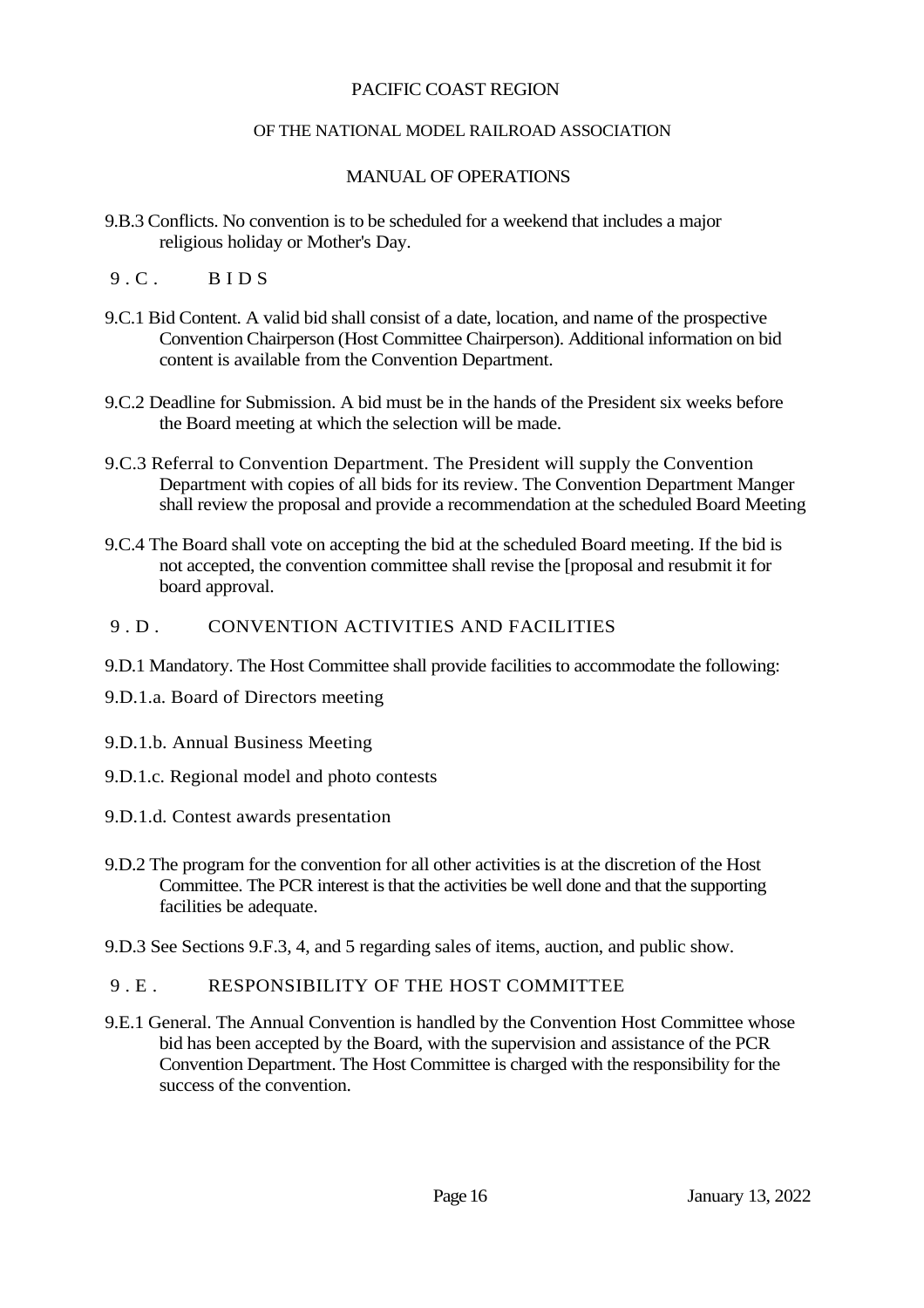#### OF THE NATIONAL MODEL RAILROAD ASSOCIATION

#### MANUAL OF OPERATIONS

- 9.E.2 Organization of Host Committee.
- 9.E.2.a. The Chairperson of the Host Committee is referred to as the Convention Chairperson.
- 9.E.2.b. The operation of the Host Committee is through the individual members who are assigned areas of convention activity in which to work.
- 9.E.2.c. The PCR Convention Department Manager shall be an ex-officio member of all Host Committees, and shall be kept informed of all planning and agreements.
- 9.E.2.d. The Host Committee shall provide minutes of all general meetings of the Host Committee to the PCR Convention Department Manager on a timely basis.
- 9.E.3 Financial. The Host Committee shall operate in accordance with Section 9.F. Sound financial and accounting practices shall be followed, including development and administration of a budget, and planning for cash flow.
- 9.E.4 Publicity. Each Host Committee is responsible for the publicity for its convention. PCR will cooperate in providing guidance and making space available in the *Branch Line*.

The Host Committee shall contact the Editor at least 14 months prior to the convention to establish the publication requirements and deadlines. No inserts may be placed in the *Branch Line*.

- 9.E.5 Registration. The Host Committee is responsible for handling registration both prior to the convention and during the convention. Registration fees and other tickets or charges to registrants should reflect costs as estimated through the budget of the Host Committee.
- 9.E.6 Contests. The Host Committee is responsible for providing a minimum of two local members for each room used to provide support for the contests. The PCR will provide judges and entry blanks. The Host Committee will furnish the awards and ribbons in conformance to the standards of the PCR Contest Committee.
- 9.E.7 Contest Award Presentation. The Host Committee is responsible for arranging an appropriate activity at which PCR contest awards and achievement awards may be presented.
- 9.E.8 Non-Rail Activities. The non-rail program is traditional at PCR Conventions. The program shall be directed and coordinated by the Non-Rail Activities Department in cooperation with the Host Committee.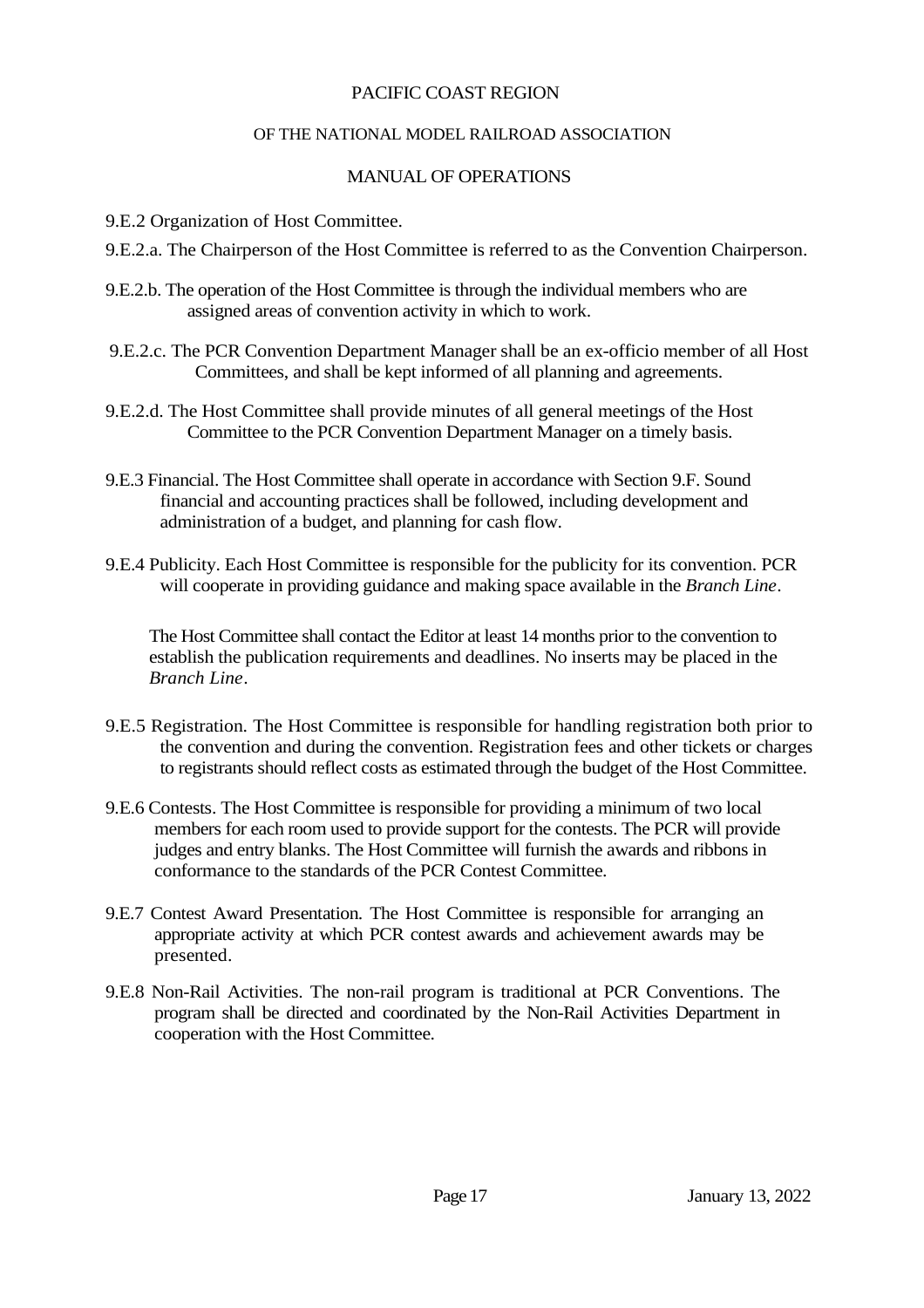#### OF THE NATIONAL MODEL RAILROAD ASSOCIATION

#### MANUAL OF OPERATIONS

- 9.E.9 Reporting Each Convention Chairperson shall make a report to the Board of Directors at all regular meetings of the Board regarding the planning, progress, and results of his/her current or future convention.
- 9.E.10 Public Relations. It should be remembered that the Convention Host Committee represents the PCR and NMRA. In all aspects of convention planning all parties must strive to present and effect good public relations with those with whom they deal.
	- 9.E.11 Insurance. The Host Committee is responsible for providing Liability Insurance and Contest Theft Insurance which may be arranged through the NMRA Treasurer.
- 9.E.12 Security. The Host Committee shall provide adequate security for the model contest and all other events where there is a potential for loss, by members as well as manufacturers' exhibits and operating displays.

#### 9.F. FINANCIAL

- 9.F.1 Convention Funding/Checking Accounts
- 9.F.1.a. The PCR Treasurer shall maintain 2 checking accounts to be used by the convention host committees, one for odd numbered years and one for even numbered years. This is because there is an overlap on when the host committees need the checking accounts.
- 9.F.1.b. For each convention, the PCR Treasurer shall add the Convention Treasurer, Chairperson, and Registrar as signers on the account and make sure that there is \$2000 in the account. This \$2000 is an advance. When the convention is over, \$2000 must be left in the account after the Host Committee distributes the proceeds from the convention. If the Convention operates at a loss, the Host Committee may take 50% of the loss from the \$2000, not to exceed \$750.00.

#### 9.F.2 Surplus

- 9.F.2.a. The Convention Chairperson may, at his/her discretion, use a portion of the surplus funds to provide a dinner or a memento for the Host Committee and active volunteer workers.
- 9.F.2.b. In the event a surplus exists after all encumbrances of the convention have been satisfied, the Host Committee may retain 50% of the excess funds from the checking account. The remaining 50% shall be left in the checking account to be transferred into the Region checking account by the Region Treasurer.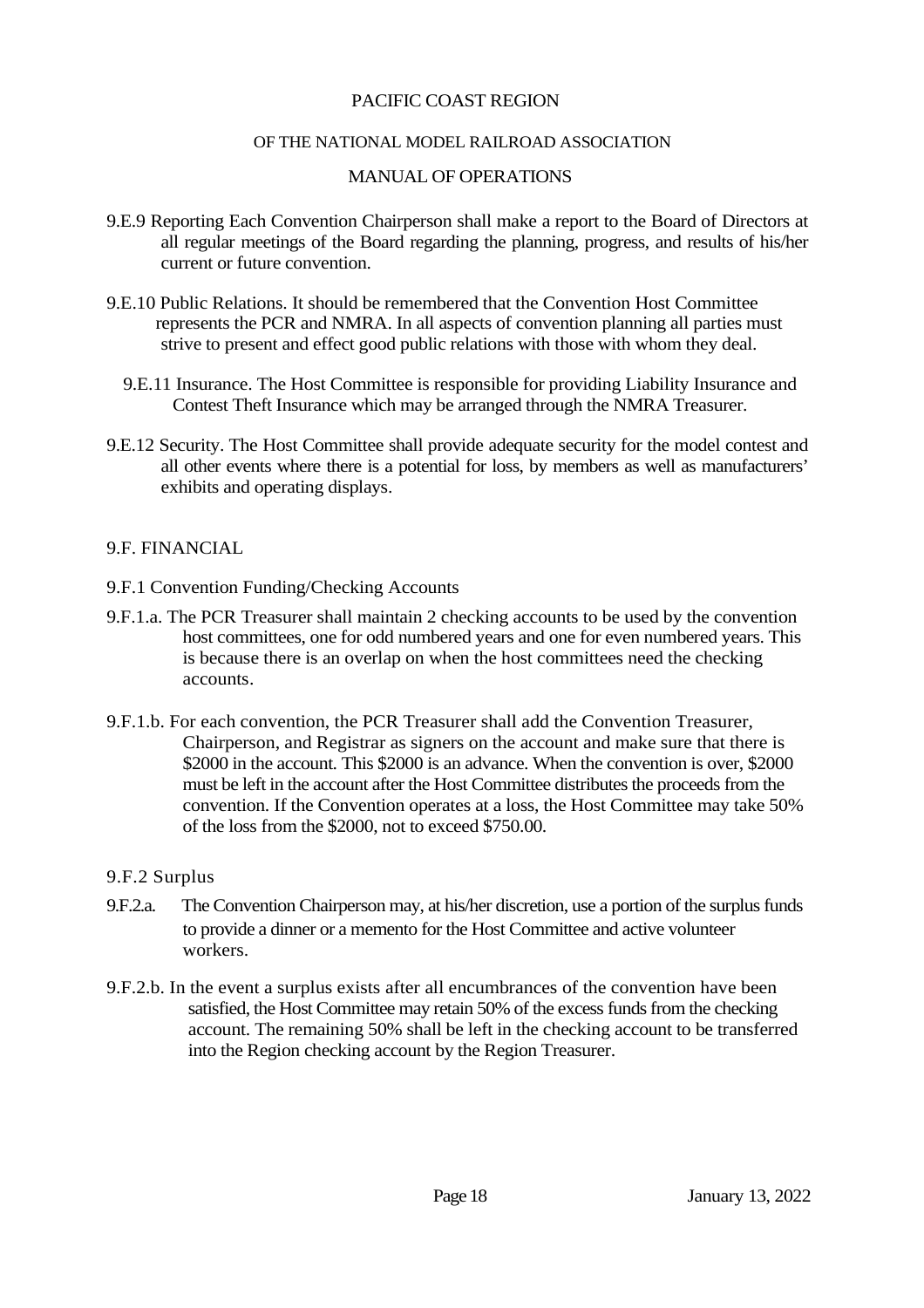#### OF THE NATIONAL MODEL RAILROAD ASSOCIATION

#### MANUAL OF OPERATIONS

- 9.F.3 Sales of Souvenir or Commemorative Items. The Host Committee shall have the option of sponsoring a model railroad car or cars or other items for sale or allowing the local Division to be the sponsor. The sponsor shall have the responsibility of determining the feasibility of procuring such items for sale, together with the funding, sales and proceeds, gain or loss. If the Host Committee assumes the sponsorship, any proceeds will go toward defraying the costs of the convention.
- 9.F.4 Auction. The Host Committee shall have the option to authorize an Auction and if so, the Host Committee shall have the option to conduct the Auction or authorize a Division to assume the sponsorship. The sponsor of the Auction shall assume all responsibility for the required facilities, regulations, funding, stationery, accounting, security and the conduct of the Auction. All net proceeds shall be the property of the sponsor. If the Host Committee conducts the Auction, any proceeds will go toward defraying the costs of the convention.
- 9.F.5 Public Show. The Host Committee shall determine the advisability of a public show. A drawing for door prizes may be held periodically for the public. Tickets, signs, security, door prizes, accounting, and the adherence to any local laws concerning such an event, shall be the responsibility of the Host Committee. Surplus funds derived from the monetary donations shall be applied to the reduction of the immediate convention expenses.

#### 9.F.6 Budget.

- 9.F.6.a. The Host Committee shall submit a budget and cash flow proposal to the PCR Board of Directors through the Convention Department Manager at least one year before the date of the convention. The budget shall show the major expenditure and revenue categories specified in the NMRA and PCR Convention Handbooks. The Convention Department will provide a review and comment on the proposed budget and cash flow to the Host Committee.
- 9.F.6.b. The budget shall be used by the Host Committee in setting registration fee schedules, and other charges such as souvenir kit prices, prices of field trips, banquet tickets, etc.
- 9.F.7 Contests. Expenses for all contests are the responsibility of the Host Committee and are to be paid by the Host Committee.

#### 9.F.8 Reporting.

9.F.8.a. A Final Convention Report shall be prepared by the Convention Chairperson. This report should contain as much detail information as possible on the planning and execution of the convention. It is important that the report include information on what was considered but perhaps not carried into the final convention program, as well as the events which were finally selected.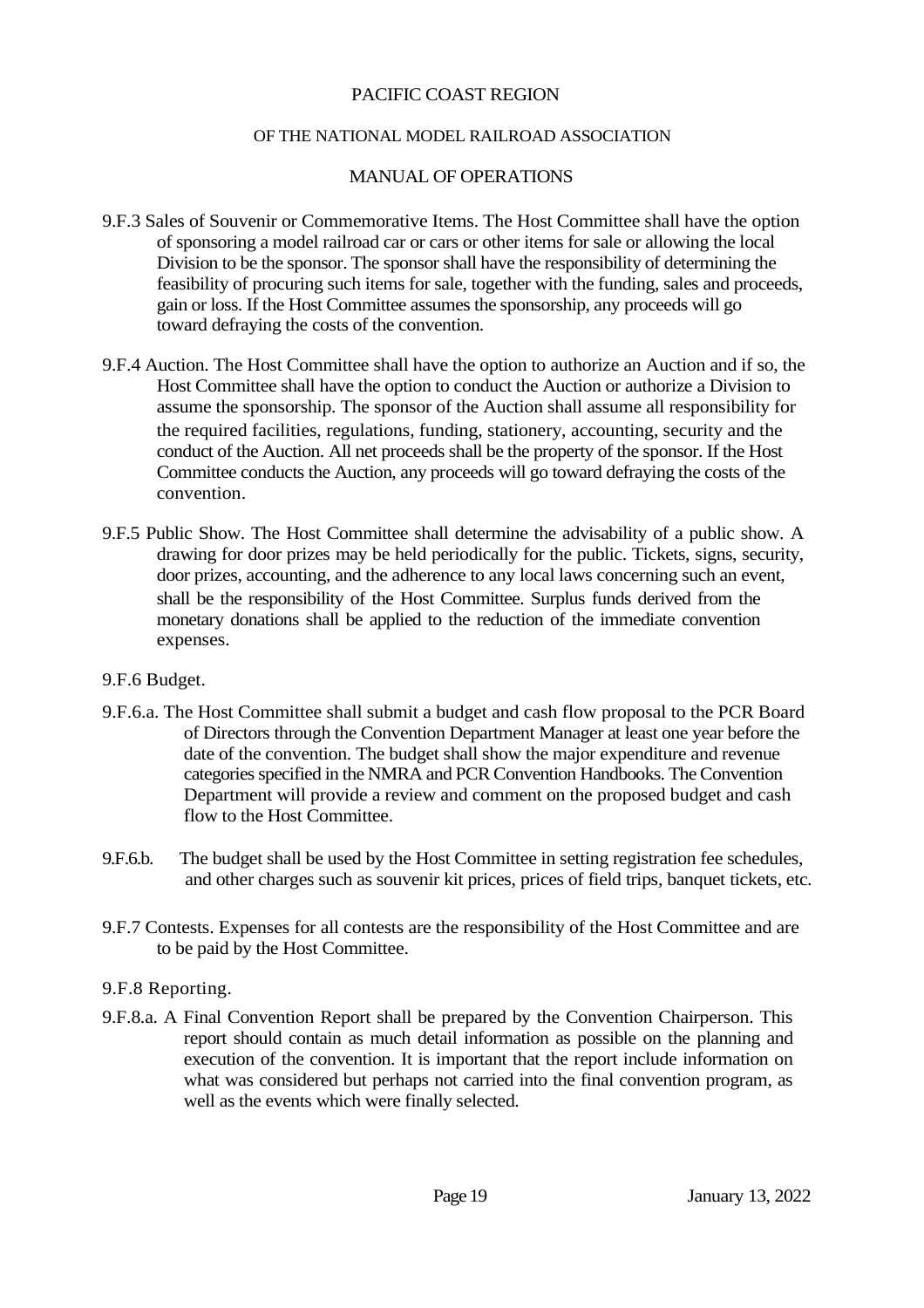#### OF THE NATIONAL MODEL RAILROAD ASSOCIATION

#### MANUAL OF OPERATIONS

- 9.F.8.b. Forms are provided by the Convention Department for the Statistical and Financial Accounting of the convention and are to be a part of the Convention Report. Forms are available from the Convention Department Manager.
- 9.F.8.c. The Final Convention Report (in 10 copies) shall be submitted to the Convention Department Manager for transmittal to the Board of Directors mid-year meeting following the convention and shall include the close out of the funds for the Convention, and the accounting for any surplus or loss, and the disposition of the convention funds.
- 9.F.9 The Convention Department and the PCR Treasurer shall audit the report of the Host Committee and may disallow claimed expenses for determining surpluses or losses, and adjusting the amount returnable to the PCR from any advance under Section 9.F.1.

#### 9.G. CONVENTION AGREEMENT

- 9.G.1 Convention Agreement Required. The Convention Chairperson shall execute a Convention Agreement containing at least the items shown in the PCR Convention Handbook. The Convention Department shall prepare the agreement.
- 9.G.2 Major Expenditures. The Host Committee will provide the Convention Department with copies of all major agreements with the convention facilities, banquet caterers, transportation companies and convention kit, or other major financial arrangements with the PCR Division in which the convention is located. Major agreements are any agreements calling for the expenditure by the Host Committee of \$500 or more.

#### 9.H. PROMOTIONAL ACTIVITY

9.H.1 The PCR shall promote one PCR annual convention at a time. The Host Committee shall be limited to the publication of the dates and location prior to the PCR convention immediately preceding their own. There shall be no sale of promotional items or preregistrations prior to the PCR convention immediately preceding their own.

## **SECTION 10 - PCR AWARDS**

10.A The purpose of this Section is to set forth a procedure for recognizing meritorious service within PCR. All awards will be presented at the Annual Convention of PCR.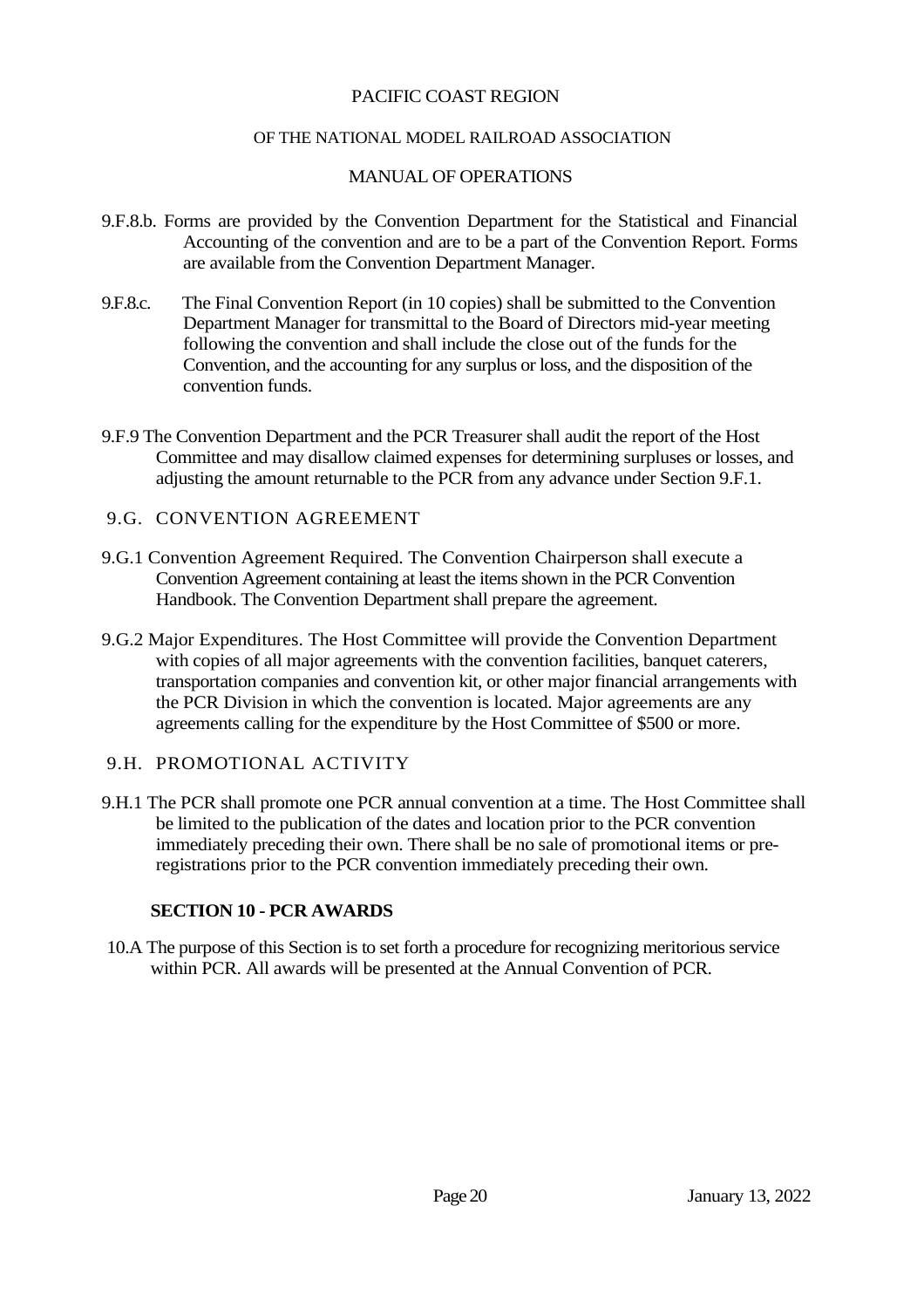#### OF THE NATIONAL MODEL RAILROAD ASSOCIATION

#### MANUAL OF OPERATIONS

- 10.A.1 PCR PRESIDENT'S AWARD. Will be sponsored by PCR and shall be given annually for outstanding service to PCR. The selection of the recipient shall be made by the President of the PCR.
- 10.A.2 DIVISION MEMBER OF THE YEAR. Will be sponsored by PCR and shall be awarded annually to a person from each Division for outstanding service. The Director of each Division will select the recipient and notify the Chair of the Honors Committee of the selection at least 30 days prior to the Annual PCR Convention. (rev 10/24/2009)
- 10.A.3 JOHN ALLEN AWARD. To be jointly sponsored by PCR and the Coast Division, managed by the PCR Honors Committee and awarded at the Annual PCR Convention. Selection of John Allen Award recipients to be by a committee composed of all previous recipients of the award and to be presented by them. (added 10/24/2009)
- 10.A.4 Awards proposed by groups or individuals other than PCR or its Divisions at Annual or Mini-Conventions must have the approval of the Board of Directors. A representative of the group proposing the award will provide the Chair of the Honors Committee and the Board of Directors with a description of the award, purpose, method of selection, and intended means of presentation. Upon approval by the Board of Directors, the Secretary will issue a letter to the representative sanctioning the award and stating any restrictions or limitations.

#### **SECTION 11 - FINANCIAL ACCOUNTS**

#### 11.A. ACCOUNTS.

The PCR shall maintain its financial accounts in a bank that is a member of the Federal Deposit Insurance Corporation (FDIC) and/or a savings and loan institution that is a member of the Savings and Loan Insurance Corporation (SLIC). All PCR financial accounts shall be joint accounts. Joint accounts are those from which either of two possible individuals are authorized to make withdrawals.

#### 11.B . NAMES ON ACCOUNTS.

The PCR Treasurer and the PCR President shall be the two individuals in whose names all PCR financial accounts are to be maintained. These two names shall be updated after each change in personnel in the office of PCR Treasurer and/or PCR President.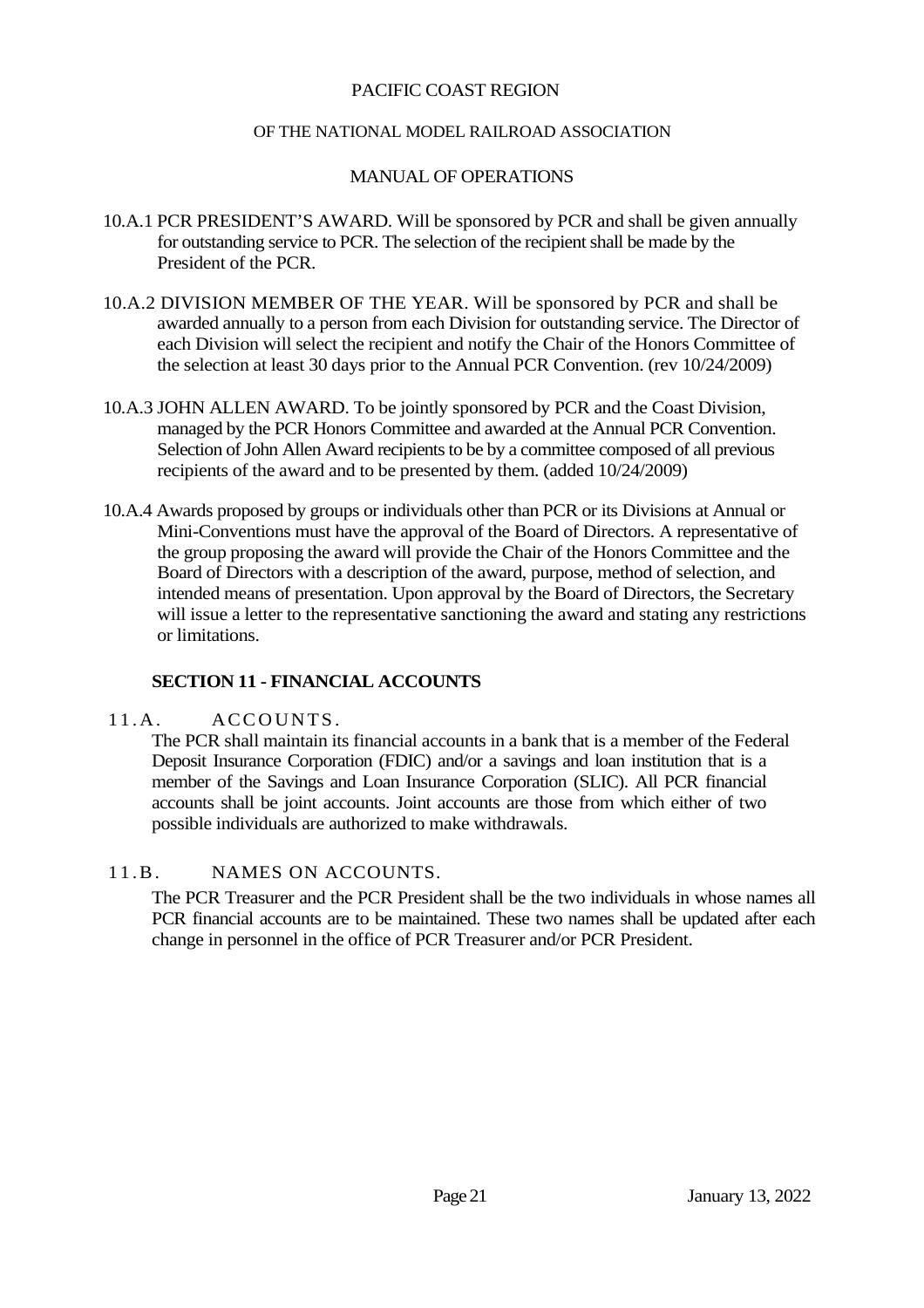#### OF THE NATIONAL MODEL RAILROAD ASSOCIATION

#### MANUAL OF OPERATIONS

#### $11 \, C$   $\phantom{00}$   $\phantom{0}$   $\phantom{0}$   $\phantom{0}$   $\phantom{0}$   $\phantom{0}$   $\phantom{0}$   $\phantom{0}$   $\phantom{0}$   $\phantom{0}$   $\phantom{0}$   $\phantom{0}$   $\phantom{0}$   $\phantom{0}$   $\phantom{0}$   $\phantom{0}$   $\phantom{0}$   $\phantom{0}$   $\phantom{0}$   $\phantom{0}$   $\phantom{0}$   $\phantom{0}$   $\phantom{0}$   $\phantom{$

The PCR financial accounts shall be audited as to adherence to proper accounting standards by the Audit Committee as described in Section 6. The frequency of the audit of PCR financial accounts shall be a minimum of every two calendar years; or, at the change in individual in the office of PCR Treasurer; or, at the request of a majority of the members of the PCR Board of Directors; whichever occurs more frequently. In no case shall any PCR financial account remain un-audited for more than two (2) calendar years.

11.D. FISCAL YEAR. The fiscal year of the Pacific Coast Region shall be April 1 to March 31.

#### **SECTION 12 - MEMBERSHIP RULES**

- 12.A. All NMRA members residing within the Region or a Division will have all rights to full membership in the Region and Division for the duration of their NMRA membership.
- 12.B. The rules regarding membership and participation in Regional and Divisional activities are as follows:
- 12.B.1 You must belong to the NMRA and live within the PCR to:
- 12.B.1.a. Run for, be elected to, or be appointed to a Division or Region office.
- 12.B.1.b. Automatically receive copies of the PCR *Annual Report to Members* (and Division publications, if any) in the mail.
- 12.B.1.c. Vote in any of the Division or Region elections.
- 12.B.1.d. Participate in the Division or Region business meetings.
- 12.B.2 You must belong to the NMRA, but may live anywhere to:
- 12.B.2.a. Participate or judge in Region contests.
- 12.B.2.b. Buy or sell items from the Swap Table or Auction.
- 12.B.2.c. Attend Region Conventions (non-member spouses and significant others may register for and attend Region and Division activities with their sponsoring member).
- 12.B.3 You do not have to be an NMRA member to:
- 12.B.3.a. Present clinics or provide other services at Division Meets or Region Conventions.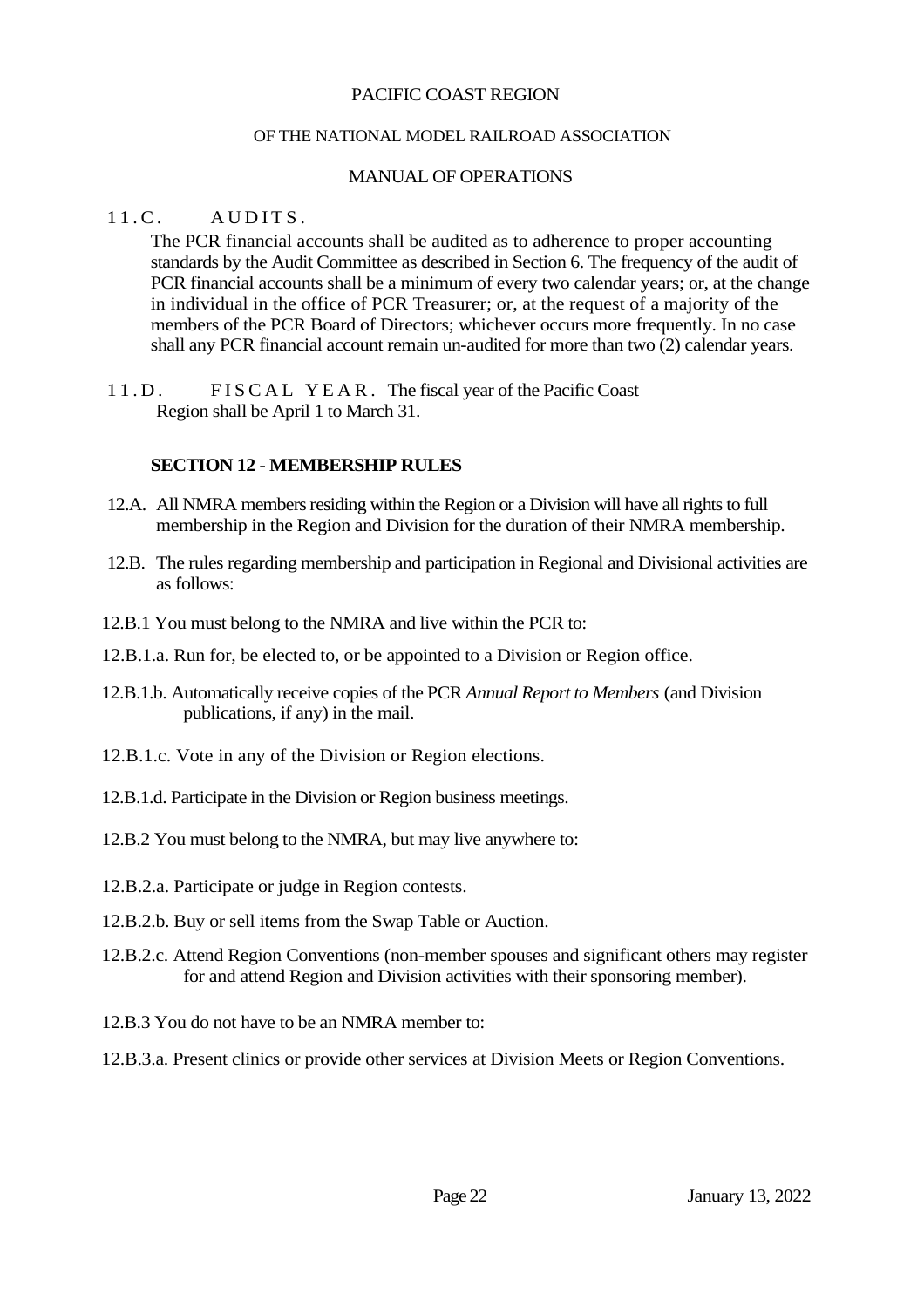#### OF THE NATIONAL MODEL RAILROAD ASSOCIATION

#### MANUAL OF OPERATIONS

#### **SECTION 13 - ELECTIONS**

#### 13.A. ELECTION OF PRESIDENT AND VICE-PRESIDENT

- 13.A.1 The Nominating Committee (Section 6.B.4.) shall be appointed by the President in evennumbered years to seek and evaluate potential candidates and it shall report a slate of candidates to the Ballot Committee in writing by December 1 of that year. At least two candidates are desired for each office. The report shall include the candidates' statements for publication with the ballot. A copy of the report shall be filed with the Secretary at the same time. If an incumbent is eligible and has decided by September 1 of that year to run for re-election, then the President shall not ask the Nominating Committee to prepare a slate of candidates for that office.
- 13.A.2 Any group of 15 or more NMRA members in PCR may petition the PCR to nominate a candidate for President or Vice-President as provided in subsection C below.
- 13.A.3 The Ballot Committee (Section 6.B.5.) in cooperation with the Publications Department shall prepare the ballot listing the incumbent(s) first, followed by all other candidates in alphabetical order, and then space for a write in.
- 13.A.4 The ballot shall be distributed by any combination of US Mail or electronic media and software programs approved by the BOD to all NMRA members in PCR by mid-February of odd-numbered years. The candidates' statements shall be included. The ballot shall specify the due date (not postmark date) for returning it to the Ballot Committee at least three weeks prior to the Board of Directors spring meeting.
- 13.A.5 The Ballot Committee shall count and tabulate the ballots received and report the results in writing to the Board of Directors spring meeting for acceptance. Upon acceptance by the Board the Ballot Committee shall destroy the ballots.
- 13.A.6 The elected or re-elected President and Vice-President shall take office at the Annual Business Meeting as the first item of new business.

#### 13.B. ELECTION OF DIRECTORS

- 13.B.1 Each Division in the fall of odd-numbered years shall nominate candidates for Director and the Division Superintendent shall report the slate of candidates to the Ballot Committee in writing by December 1 of that year. At least two candidates are desired in each Division. The report shall include the candidates' statements for publication with the ballot. A copy of the report shall be filed with the PCR Secretary at the same time.
- 13.B.2 Any group of 5 or more NMRA members in a Division of PCR may petition the PCR to nominate a candidate for Director from that Division as provided in subsection C below.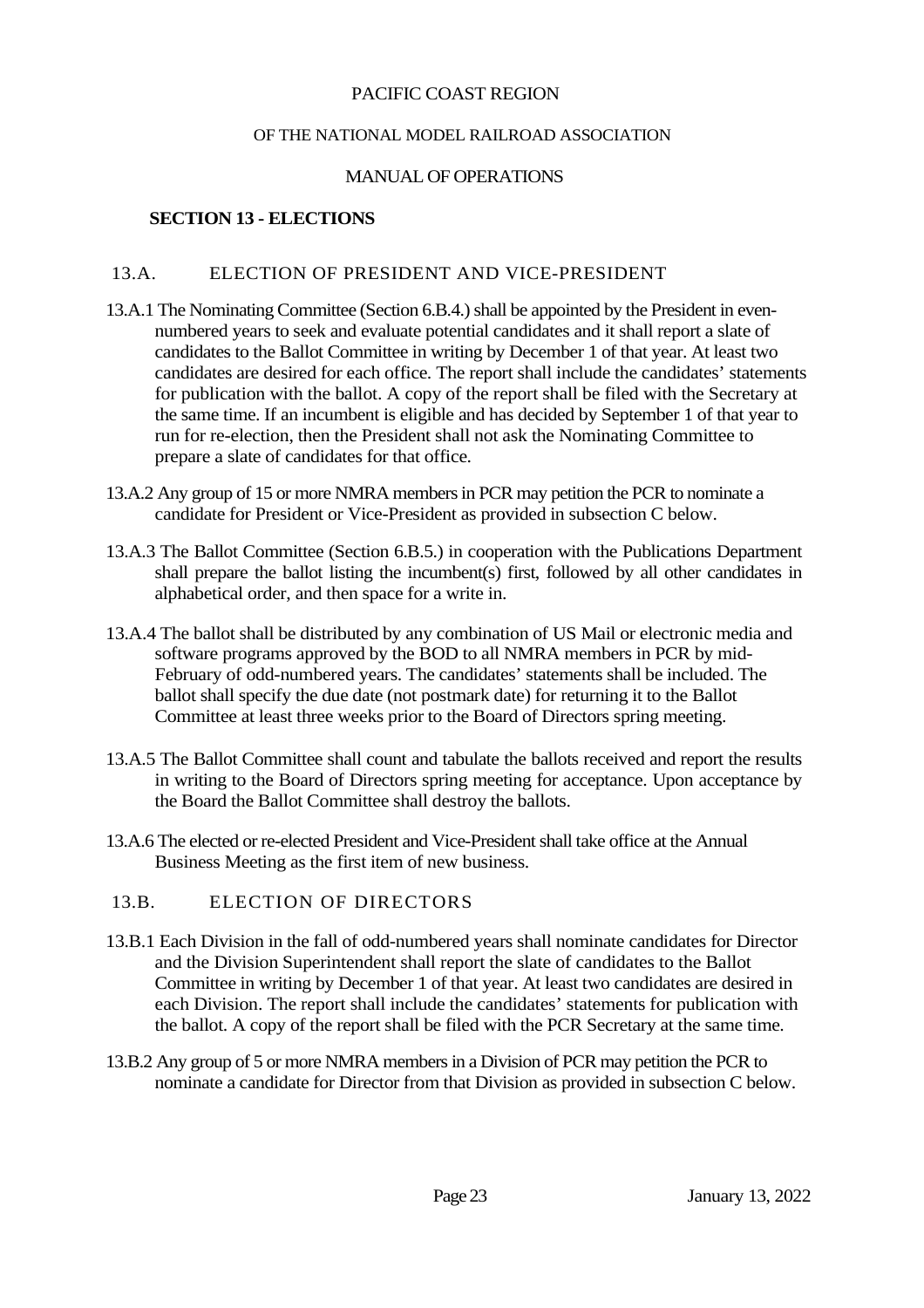#### OF THE NATIONAL MODEL RAILROAD ASSOCIATION

#### MANUAL OF OPERATIONS

- 13.B.3 The Ballot Committee (Section 6.B.5.) in cooperation with the Publications Department shall prepare the ballot listing the candidates by Division, with incumbent(s) first, followed by all other candidates in alphabetical order, and then space for a write in. The ballot shall state that members may vote only for a candidate in their Division; ballots with votes in more than one Division will not be counted.
- 13.B.4 The ballot shall be distributed by any combination of US Mail or electronic media and software programs approved by the BOD to all NMRA members in by mid-February of even-numbered years. The candidates' statements shall be included. The ballot shall specify the due date (not postmark date) for returning it to the Ballot Committee at least three weeks prior to the Board of Directors spring meeting.
- 13.B.5 The Ballot Committee shall count and tabulate the ballots received and report the results to the Board of Directors spring meeting for acceptance. Upon acceptance by the Board the Ballot Committee shall destroy the ballots.
- 13.B.6 The elected or re-elected Directors shall take office at the Board of Directors spring meeting as the first item of new business.

#### 13.C. NOMINATION BY PETITION

13.C.1 A group of NMRA members in PCR or in a Division of PCR may petition the PCR to nominate a candidate as stated in subsections A.2 and B.2 above. The candidate must be eligible to run for office and must agree to serve if elected. The petition shall include the candidate's statement for publication with the ballot. For each of the members signing the petition, the petition must include the full name, NMRA number, address, and signature. Such petition shall be submitted to and received by the Secretary by December 1. The members' names on the petition will be confirmed in cooperation with the Membership Department. When confirmed, the Secretary will forward the candidate's name to the Ballot Committee.

#### **SECTION 14 - AMENDMENTS**

14.A Provisions of this Manual are designed to aid the Region and Members in reaching the objectives of the Corporation. It may be amended by a majority vote of the Board of Directors at any regular meeting or at a special meeting properly called for that purpose.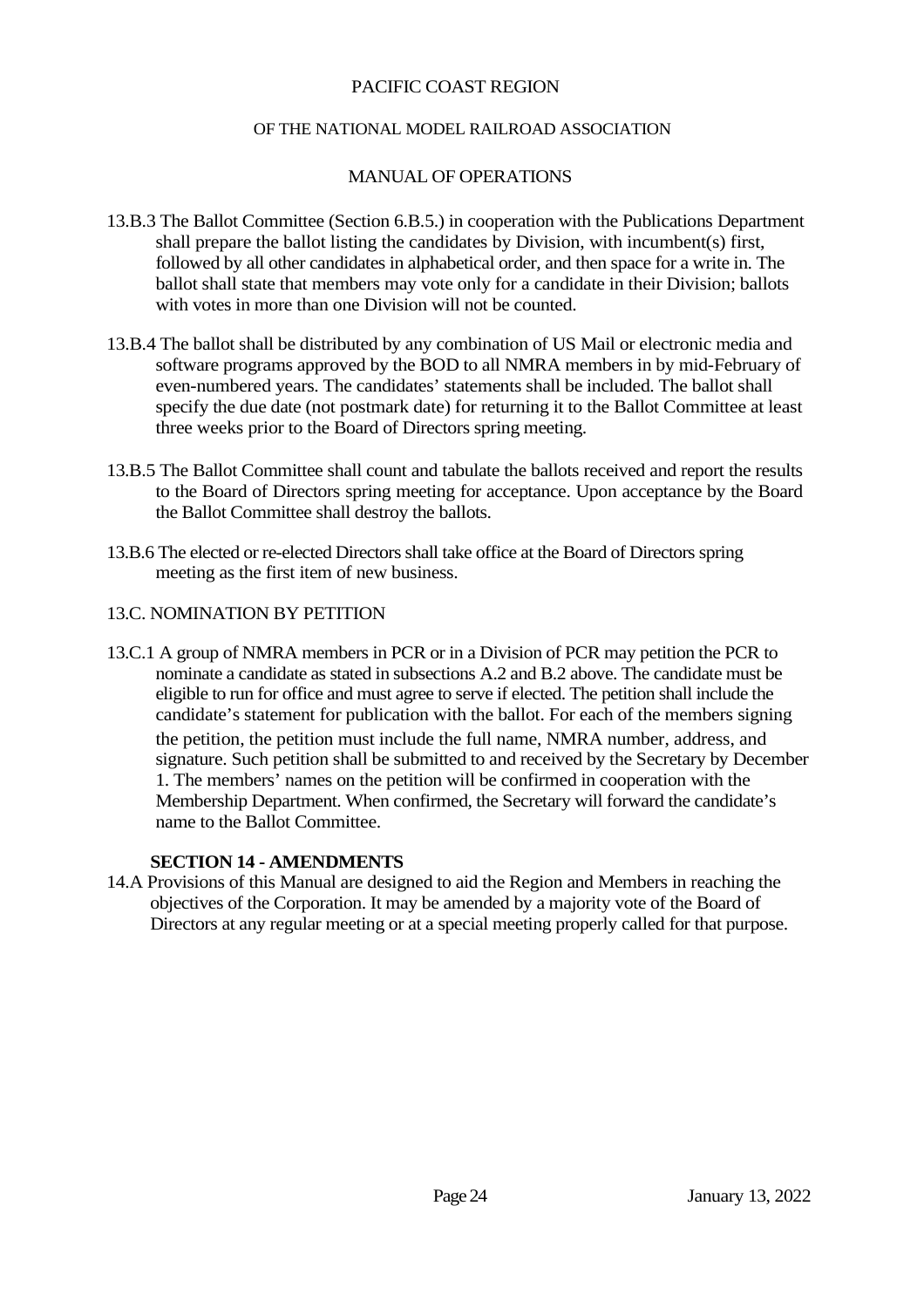#### PACIFIC COAST REGION OF THE NATIONAL MODEL RAILROAD ASSOCIATION

#### MANUAL OF OPERATIONS

# Revision History

| May 1995   | This Manual of Operations was originally adopted.                                                                 |
|------------|-------------------------------------------------------------------------------------------------------------------|
|            | February 2002 Updated with subsequent amendments and retyped                                                      |
| 05/01/2002 | Retyped version approval by the Board of Directors                                                                |
| 05/01/2002 | Further amendments were adopted.                                                                                  |
| 10/26/2002 | Further amendments were adopted.                                                                                  |
| 04/23/2003 | An amendment to reorganize PCR committees into departments was<br>adopted and became effective on April 27, 2003. |
| 11/06/2004 | Amendments to conform to the NMRA Regulations established in                                                      |
|            | 2004. Also create the position of Storekeeper                                                                     |
| 05/11/2004 | Amendments for a major update of the Manual and to add the section<br>on elections were adopted.                  |
| 05/03/2005 | The statement of PCR Purpose and Objectives was adopted by the<br>Board of Directors and added as the Preamble.   |
| 10/24/2009 | Para 6.C.1 revised to clarify Membership Department function.                                                     |
|            | Para 6.C.2 revised to define Membership Services Committee<br>function.                                           |
|            | Para 10.2 revised from PCR to Division Member of the Year                                                         |
|            | Para 10.5 added to include John Allen Award                                                                       |
| 08/26/2010 | The formatting was cleaned up. No content changes.                                                                |
| 10/23/2010 | Para 4.E Electronic Meetings added.                                                                               |
|            | Para 9.B.3 revised to remove dates from Convention sequence.                                                      |
| 10/15/2015 | Para 13.B.4 changed from "odd numbered" to "even numbered."                                                       |
| 4/03/2017  | Para 1.A.5 (Hawaii Div) deleted                                                                                   |
|            | Para1.A.2 amended boundaries of Coast Division to include Hawaii.                                                 |
|            | Para 6.B.7 modified to redefine Audit Committee as standing.                                                      |
|            | Para 11.C amended to reflect Audit Committee changes.                                                             |
| 10/26/2019 | Para 9.A.3 a-d re getting bids from cities and sites removed.                                                     |
|            | Para 9.A.3.g changed annul meeting of convention chairs to a forum.                                               |
|            | Para.9.B.2 re mid year mini conventions removed.                                                                  |
|            | Para 9.B.3.a cleaned up verbiage and changed so that rotation could<br>be negotiated                              |
|            | Para 9.C.3,4 Added text to show convention department review and                                                  |
|            | board approval of bid.                                                                                            |
|            | Para 9.F entire section on mini conventions removed to allow                                                      |
|            | Divisions to do what they need for a convention. Para G,H and I                                                   |
|            | became F,G, and H.                                                                                                |
|            | Para 9.F (old G) revised to match the way we do it now (2 checking                                                |
|            | accounts, etc.)                                                                                                   |
| 1/13/2022  | Para 2D allows use of electronic communications, eliminates need                                                  |
|            | to provide access other than on the web site.                                                                     |
|            | Para 3 Permits Division Superintendents to serve as Director                                                      |
|            | Para 4A Allows use of electronic media for meeting                                                                |
|            | announcements                                                                                                     |